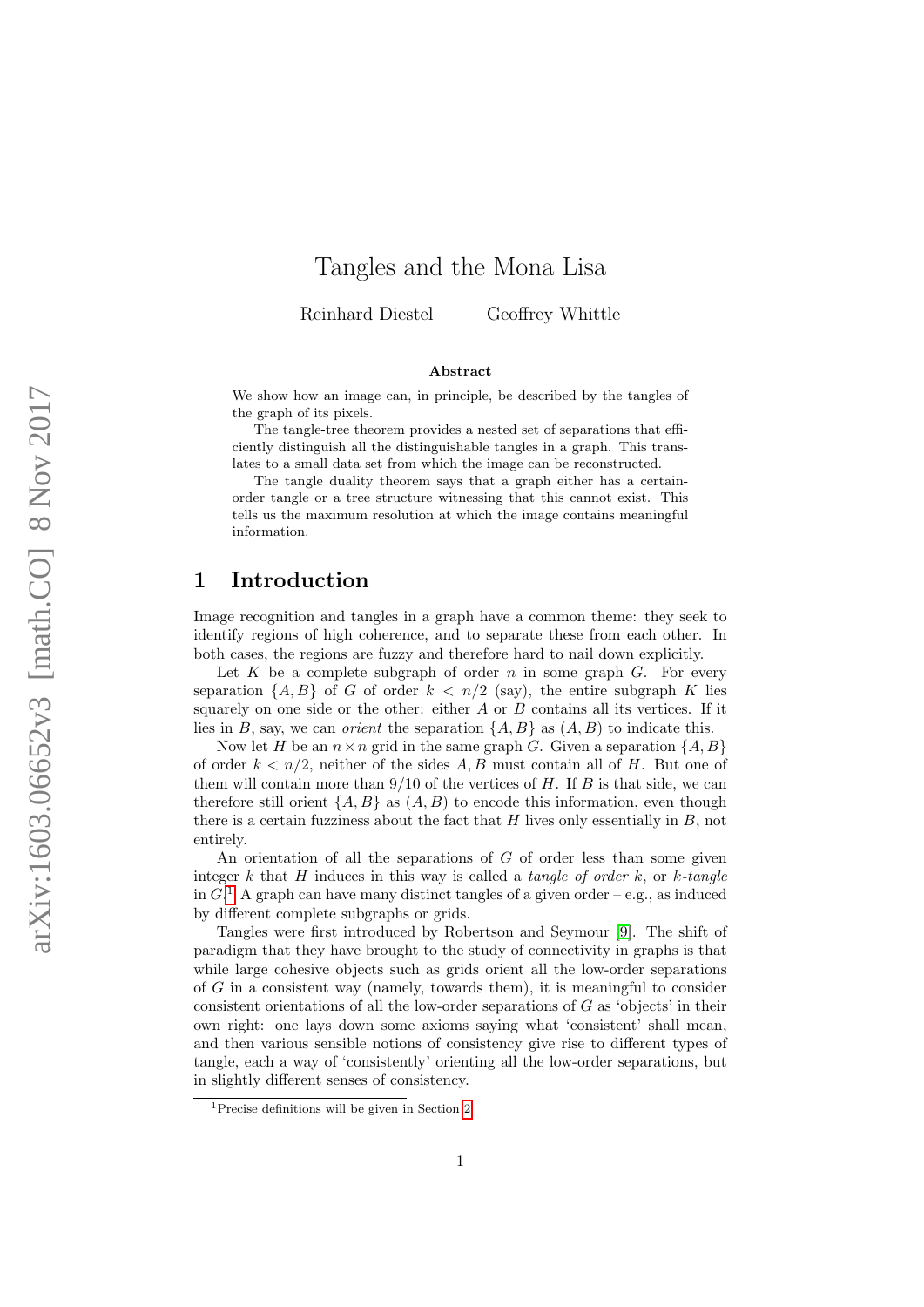If one tangle orients a given separation  $\{A, B\}$  as  $(A, B)$  and another tangle orients it as  $(B, A)$ , we say that  $\{A, B\}$  distinguishes these tangles. Distinct tangles of the same order  $k$  are always distinguished by some separation: otherwise they would orient all the separations of order  $\lt k$  in the same way, and thus be identical as tangles.

Since a given tangle, by definition, orients every separation of G of order  $\lt k$ for some  $k$ , it is a complicated object that is not cheap to store, let alone easy to find. The set of all the tangles of a given graph, therefore, comes as a formidable data set: there can be exponentially many separations of given order, and this order can take all values between 0 and the order of the graph.

The tangle-tree theorem [\[6,](#page-21-1) [9\]](#page-21-0), however, asserts that a linear number of separations of  $G$  – in fact, no more than  $|G|$  – suffices to distinguish all the distinguishable tangles in G: whenever two tangles of G differ at all (i.e., on some separation), they also differ on a separation in this small set. Moreover, the separations in this set are nested, and hence squeeze  $G$  into a tree-structure: in the terminology of graph minors, there exists a tree-decomposition of  $G$  such that every maximal tangle 'lives in' a node of this tree, and the tree is minimal in that each of its nodes is home to a maximal tangle.

The main features of an image – such as the face in a portrait – are not unlike tangles: they are coherent regions which, given any way of cutting the picture in two along natural lines, would lie on one side or the other. Less blatant but still natural cutting lines might refine this division into regions, delineating a nose or an eye inside the face, for example. If we think of cutting lines as separations, whose order is the lower the more natural the line is to cut along, then the large and obvious features of the image (such as the faces in it) would orient all the low-order separations (towards them), while the more refined features such as eyes and noses would orient also some higher-order separations towards them. Thus, all it needs in order to capture the natural regions of an image as tangles is to define the order of separations in such a way that natural cutting lines have low order. We shall do this in Section [3.](#page-8-0)

What does the tangle-tree theorem offer when applied to this scenario? The nested set of separations which it provides translates to a set of cutting lines that do not cross each other. In other words, it finds exactly the right lines that we need in order to divide the picture into smaller and smaller regions without cutting through coherent features prematurely. The nodes of the decomposition tree will correspond to the regions of the image that are left when all the lines are drawn. Just as the tangles can be identified from just the nested set of separations provided by the tangle-tree theorem, the distinctive regions – the features – of the image can be recovered from these carefully chosen cutting lines.

These regions are likely to differ in importance: some are carved out early, by particularly natural lines, and would correspond to a tree node that is home to a tangle that has low order but is nevertheless maximal (is not induced by a higher-order tangle). Others are smaller, and appear only as the refining feature (such as an eye) of what was a region cut out by some obvious early lines (such as a face). For example, a portrait showing a face before a black backdrop would, at a modest resolution, capture the backdrop as a low-order tangle that does not get refined further, while the face is another low-order tangle that will be refined by several higher-order tangles (one each for an eye, the nose, an ear etc), which in turn may get refined further: maybe just one or two levels further in the case of the nose, but several levels for the eyes, so as to capture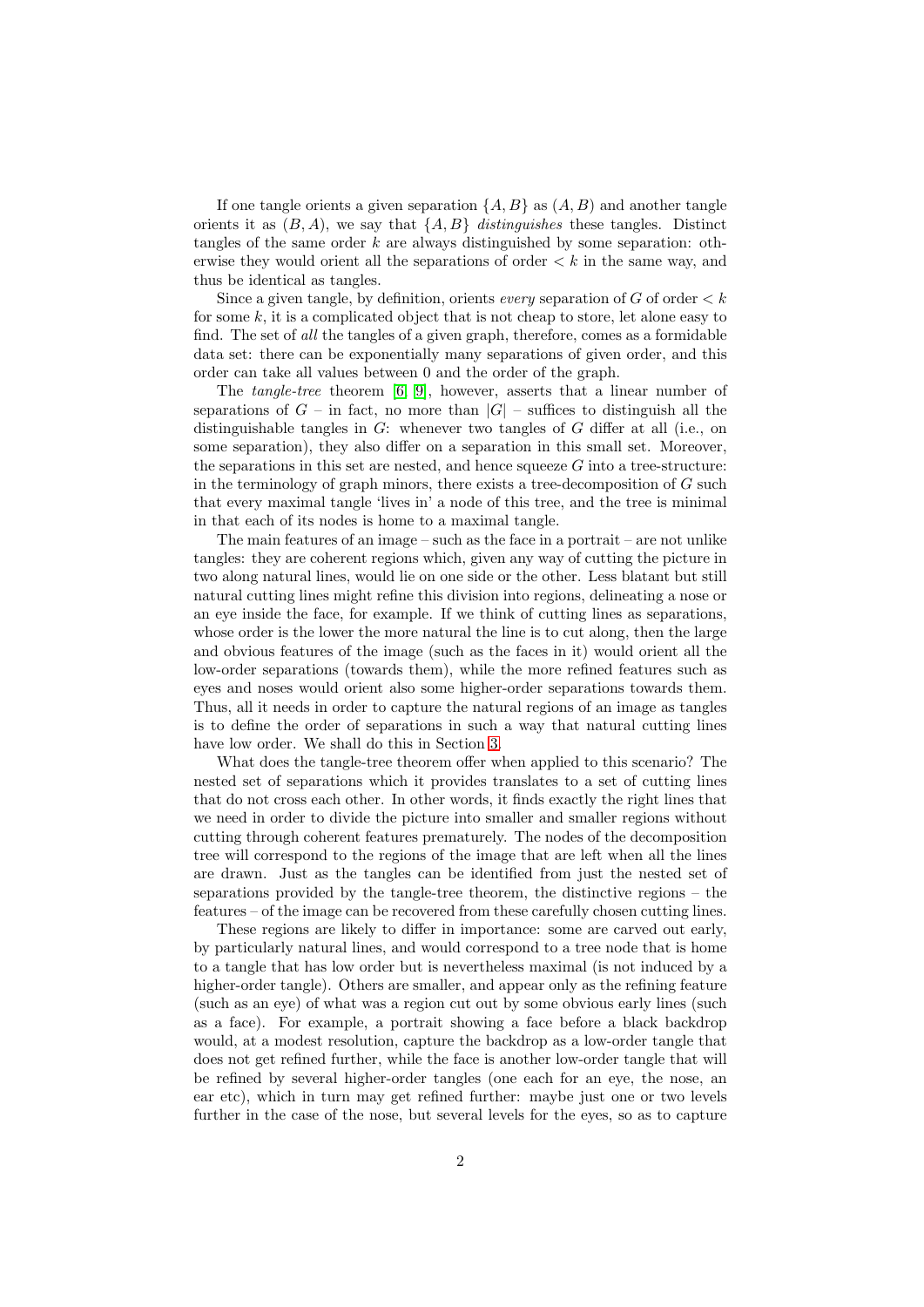the details of the iris if these are clearly distinct.)

There is another theorem about tangles that can throw a light on the features of an image: the tangle duality theorem [\[7,](#page-21-2) [9\]](#page-21-0). This theorem tells us something about the structure of the graph if it has no tangle of some given order  $k$ : it then has an overall tree structure, a tree-decomposition into small parts. In our application, this tree structure would once more come as a set of non-crossing cutting lines. But this time the regions left by these lines are small: too small to count as features.

For example, a picture showing a pile of oranges might have many tangles up to some order  $k$ , one for each orange, which are carved out by cutting lines around those oranges. But as soon as we allow less obvious cutting lines than these, we would admit lines cutting right through an orange. Since a single orange does not have interesting internal features, these lines would criss-cross through the oranges indiscriminately, without any focus giving them consistency. In tangle terms, this would be because there simply is no tangle of higher order inducing (i.e., refining) the tangle of an orange. The tangle duality theorem would then point this out by cutting up the entire image into single pixels, in a tree-like way. In the language of complexity theory: the tree-decomposition which the theorem assures us to exist if there is no high-order tangle other than those focusing on a single pixel will be an efficiently checkable witness to the fact there exists no such tangle: that we were not just not clever enough to spot it.

This paper is organised as follows. In Section [2](#page-2-0) we give a reasonably selfcontained introduction to the theory of separation systems and abstract tangles in discrete structures (not just graphs), which leads up to formally precise statements of the versions of the tangle-tree theorem and the tangle duality theorem that we shall wish to apply. In Section [3](#page-8-0) we translate the scenario of image recognition and image compression into the language of abstract separation systems and tangles, and apply the two theorems.

We wish to stress that we see this paper in no way as a serious contribution to any practical image recognition or compression problem. Rather, it is our hope to inspire those that know more about these things than we do, by offering some perhaps unexpected and novel ideas from the world of tangles. Its character, therefore, is deliberately one of 'proof of concept'. In particular, the correspondence that we shall describe between the features of an image and the tangles in a suitable abstract separation system is the simplest possible one that we could think of: it works, but it can doubtless be improved. But this we leave to more competent hands.

# <span id="page-2-0"></span>2 Abstract separation systems and tangles

Our aim in this section is to give a brief introduction to so-called abstract separation systems and their tangles, just enough to state precisely the two theorems we wish to apply to images recognition: the tangle-tree theorem and the tangle duality theorem. In the interest of brevity, we describe the technical setup more or less directly, without much additional motivation of why things are defined the way they are. Readers interested in this will find such discussions in [\[1,](#page-21-3) [3,](#page-21-4) [7,](#page-21-2) [6\]](#page-21-1).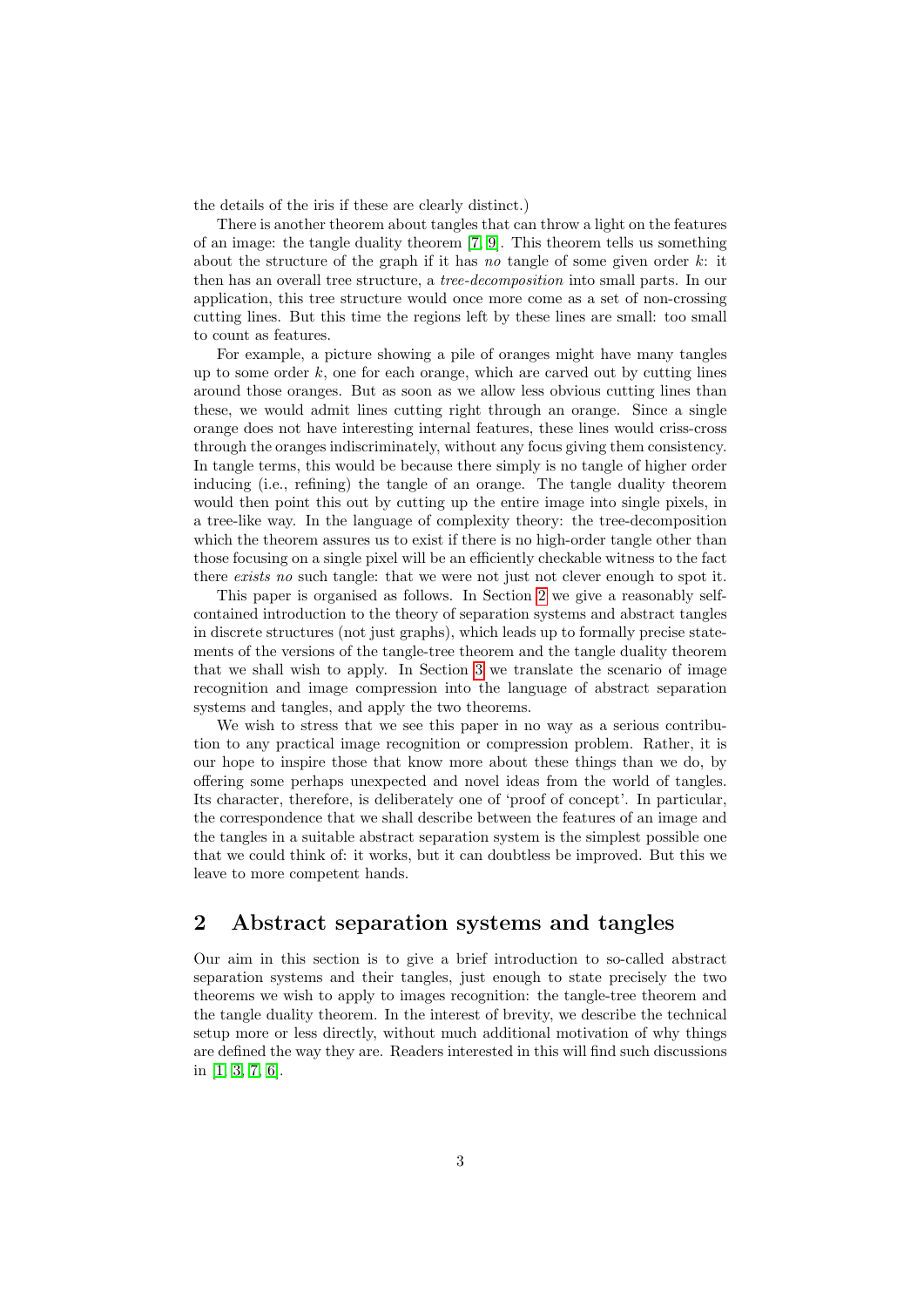#### 2.1 Separations of sets

Given an arbitrary set V, a separation of V is a set  $\{A, B\}$  of two subsets A, B such that  $A \cup B = V$ . Every such separation  $\{A, B\}$  has two *orientations*:  $(A, B)$ and  $(B, A)$ . Inverting these is an involution  $(A, B) \mapsto (B, A)$  on the set of these oriented separations of V.

The oriented separations of a set are partially ordered as

 $(A, B) \leq (C, D) :\Leftrightarrow A \subseteq C \text{ and } B \supseteq D.$ 

Our earlier involution reverses this ordering:

$$
(A, B) \le (C, D) \Leftrightarrow (B, A) \ge (D, C).
$$

The oriented separations of a set form a lattice under this partial ordering, in which  $(A \cap C, B \cup D)$  is the infimum of  $(A, B)$  and  $(C, D)$ , and  $(A \cup C, B \cap D)$ is their supremum. The infima and suprema of two separations of a graph or matroid are again separations of that graph or matroid, so these too form lattices under ≤.

Their induced posets of all the oriented separations of order  $\langle k \rangle$  for some fixed k, however, need not form such a lattice: when  $(A, B)$  and  $(C, D)$  have order  $\lt k$ , this need not be the case for  $(A \cap C, B \cup D)$  and  $(A \cup C, B \cap D)$ .

#### 2.2 Abstract separation systems

A separation system  $(\vec{S}, \leq,^*)$  is a partially ordered set  $\vec{S}$  with an order-reversing involution <sup>∗</sup> .

The elements of a separation system  $\vec{S}$  are called *oriented separations*. When a given element of  $\vec{S}$  is denoted as  $\vec{s}$ , its *inverse*  $\vec{s}^*$  will be denoted as  $\vec{s}$ , and vice versa. The assumption that<sup>\*</sup> be *order-reversing* means that, for all  $\vec{r}, \vec{s} \in \vec{S}$  $S, \qquad \qquad \rightarrow$ 

<span id="page-3-1"></span>
$$
\vec{r} \leq \vec{s} \iff \tilde{r} \geq \tilde{s}.\tag{1}
$$

For subsets  $R \subseteq \vec{S}$  we write  $R^* := \{ \overleftarrow{r} \mid \vec{r} \in R \}.$ 

An (unoriented) *separation* is a set of the form  $\{\vec{s}, \vec{s}\}\$ , and then denoted by s.<sup>[2](#page-3-0)</sup> We call  $\vec{s}$  and  $\vec{s}$  the *orientations* of s. If  $\vec{s} = \vec{s}$ , we call s and  $\vec{s}$ degenerate.

When a separation is introduced ahead of its elements and denoted by a single letter s, its elements will then be denoted as  $\vec{s}$  and  $\vec{s}$ . Given a set  $R \subseteq S$ of separations, we write  $\vec{R} := \bigcup R \subseteq \vec{S}$  for the set of all the orientations of its elements. With the ordering and involution induced from  $\vec{S}$ , this is again a separation system.

A separation  $\vec{r} \in \vec{S}$  is *trivial in*  $\vec{S}$ , and  $\hat{r}$  is *co-trivial*, if there exists  $s \in S$ such that  $\vec{r} < \vec{s}$  as well as  $\vec{r} < \vec{s}$ . Note that if  $\vec{r}$  is trivial in  $\vec{S}$  then so is every  $\vec{r'} \leq \vec{r}$ . An unoriented separation with no trivial orientation is *nontrivial*. A separation  $\vec{s}$  is small if  $\vec{s} \leq \vec{s}$ . An unoriented separation is proper if it has no small orientation.

If there are binary operations  $\vee$  and  $\wedge$  on a separation system  $(\vec{U}, \leq,^*)$ such that  $\vec{r} \vee \vec{s}$  is the supremum and  $\vec{r} \wedge \vec{s}$  the infimum of  $\vec{r}$  and  $\vec{s}$  in  $\vec{U}$ ,

<span id="page-3-0"></span> $2$ To smooth the flow of the narrative we usually also refer to oriented separations simply as 'separations' if the context or use of the arrow notation  $\vec{s}$  shows that they are oriented.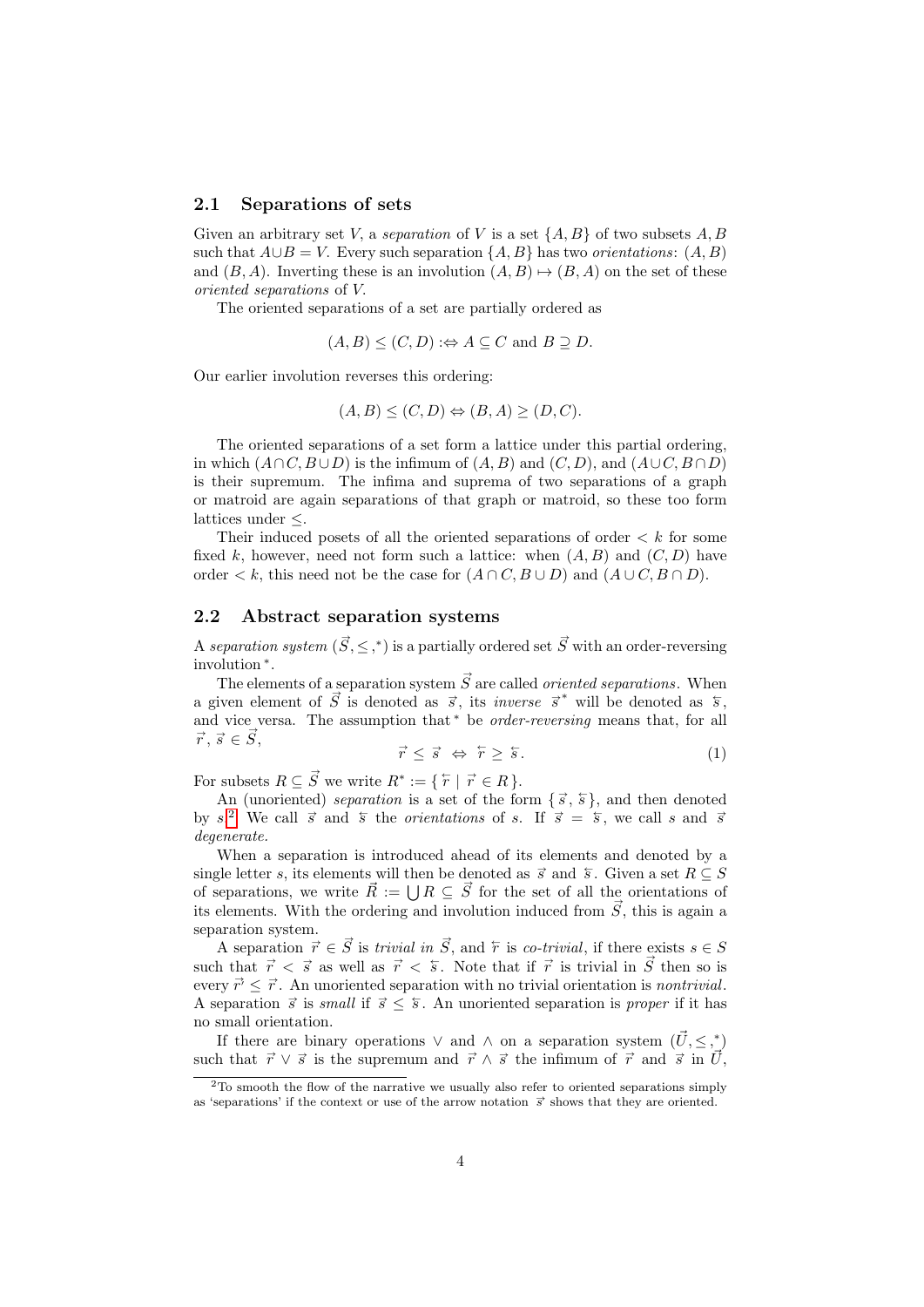we call  $(\vec{U}, \leq, *, \vee, \wedge)$  a *universe* of (oriented) separations. By [\(1\)](#page-3-1), it satisfies De Morgan's law:

$$
(\vec{r} \vee \vec{s})^* = \vec{r} \wedge \vec{s}.
$$
 (2)

The universe  $\vec{U}$  is submodular if it comes with a submodular order function, a real function  $\vec{s} \mapsto |\vec{s}|$  on  $\vec{U}$  that satisfies  $0 \leq |\vec{s}| = |\vec{s}|$  and

$$
|\vec{r} \vee \vec{s}| + |\vec{r} \wedge \vec{s}| \leq |\vec{r}| + |\vec{s}|
$$

for all  $\vec{r}, \vec{s} \in \vec{U}$ . We call  $|s| := |\vec{s}|$  the *order* of s and of  $\vec{s}$ . For every integer  $k > 0$ , then,

$$
\vec{S}_k := \{ \vec{s} \in \vec{U} : |\vec{s}| < k \}
$$

is a separation system – but not necessarily a universe, because  $\vec{S}_k$  is not normally closed under ∧ and ∨.

Separations of a set V, and their orientations, are clearly an instance of this abstract setup if we identify  $\{A, B\}$  with  $\{(A, B), (B, A)\}$ . The small separations of V are those of the form  $(A, V)$ , the proper ones those of the form  $\{A, B\}$  with  $A \setminus B$  and  $B \setminus A$  both nonempty.

The separations of V even form a universe: if  $\vec{r} = (A, B)$  and  $\vec{s} = (C, D)$ , say, then  $\vec{r} \lor \vec{s} := (A \cup C, B \cap D)$  and  $\vec{r} \land \vec{s} := (A \cap C, B \cup D)$  are again separations of V, and are the supremum and infimum of  $\vec{r}$  and  $\vec{s}$ , respectively.

### 2.3 Orienting a separation system

Given a separation system  $(\vec{S}, \leq, *),$  a subset  $O \subseteq \vec{S}$  is an *orientation* of S (and of  $\vec{S}$ ) if  $\vec{O} \cup \vec{O}^* = \vec{S}$  and  $|\vec{O} \cap {\vec{s}, \vec{s}}| = 1$  for all  $s \in S$ . Thus,  $\vec{O}$  contains exactly one orientation of every separation in S. For subsets  $R \subseteq S$  we say that O induces and extends the orientation  $O \cap \vec{R}$  of R, and thereby orients R.

A set  $O \subseteq \vec{S}$  is *consistent* if there are no distinct  $r, s \in S$  with orientations  $\vec{r} < \vec{s}$  such that  $\hat{r}, \vec{s} \in O$ . Consistent orientations of  $\vec{S}$  contain all its trivial separations.

We say that  $s \in S$  distinguishes two orientations  $O, O'$  of subsets of S if s has orientations  $\vec{s} \in O$  and  $\vec{s} \in O'$ . (We then also say that  $\vec{s}$  and  $\vec{s}$  themselves distinguish O from  $O'$ .) The sets  $O, O'$  are *distinguishable* if neither is a subset of the other: if there exists some  $s \in S$  that distinguishes them. A set  $T \subseteq S$ distinguishes O from O' if some  $s \in T$  distinguishes them, and T distinguishes a set  $O$  of orientations of subsets of  $S$  if it distinguishes its elements pairwise.

Distinct orientations of the same separation system  $S$  are distinguished by every  $s \in S$  on which they disagree, i.e. for which one of them contains  $\vec{s}$ , the other  $\overline{s}$ . Distinct orientations of different separation systems, however can be indistinguishable. For  $R \subseteq S$ , for example, the orientations of S will be indistinguishable from the orientations of  $R$  they induce.

## <span id="page-4-0"></span>2.4 Tree sets of separations

Given a separation system  $(\vec{S}, \leq,^*)$ , two separations  $r, s \in S$  are nested if they have comparable orientations; otherwise they *cross*. Two oriented separations  $\vec{r}$ ,  $\vec{s}$  are nested if r and s are nested. We say that  $\vec{r}$  points towards s, and  $\hat{r}$ points away from s, if  $\vec{r} \leq \vec{s}$  or  $\vec{r} \leq \vec{s}$ . Then two nested oriented separations are either comparable, or point towards each other, or point away from each other.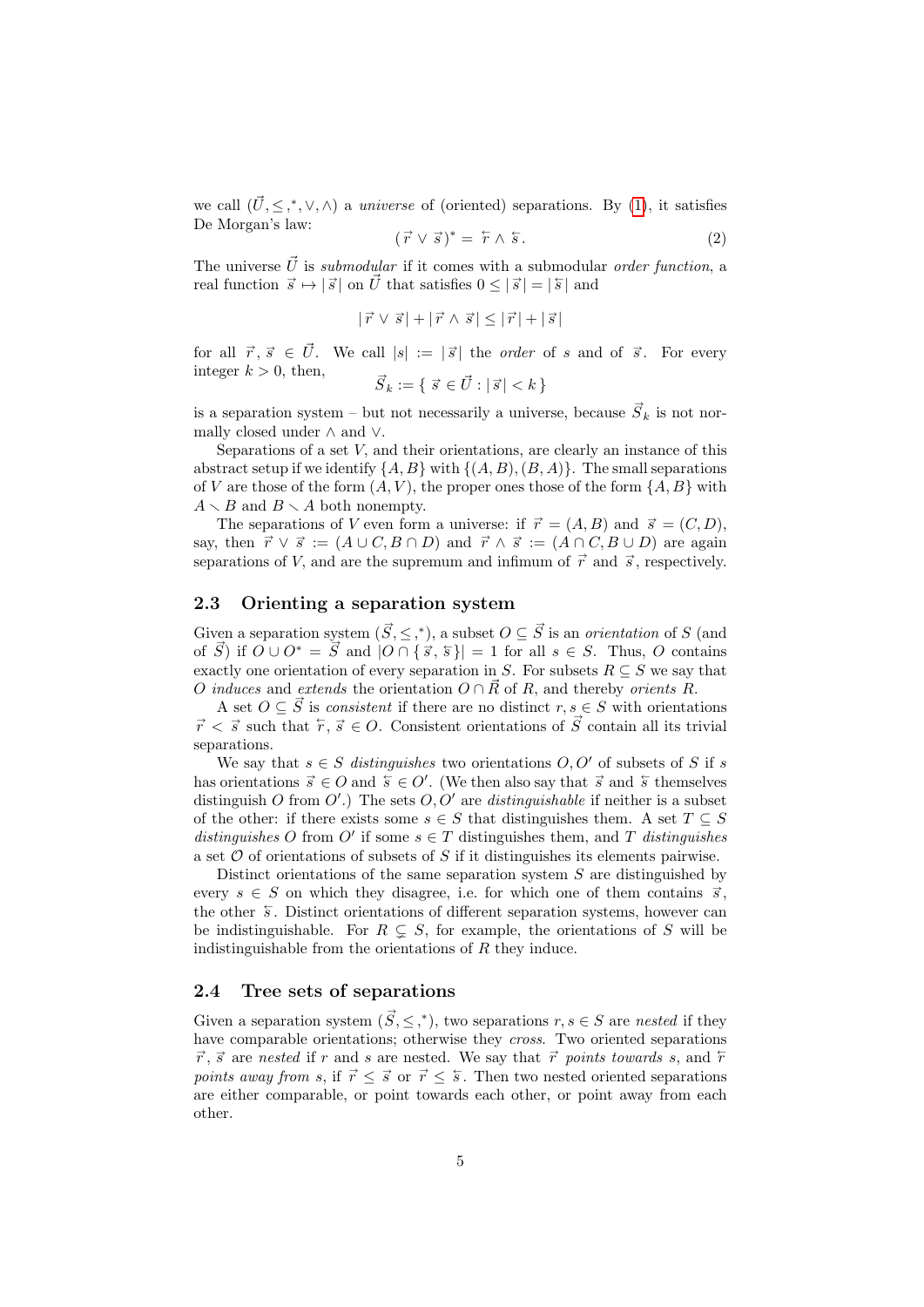A set of separations is nested if every two of its elements are nested. Two sets of separations are nested if every element of the first set is nested with every element of the second. A tree set is a nested separation system without trivial or degenerate elements. A tree set is regular if none of its elements is small [\[3\]](#page-21-4). When  $\vec{T} \subseteq \vec{S}$  is a tree set, we also call  $T \subseteq S$  a tree set (and regular if  $\vec{T}$  is regular).

For example, the set of orientations  $(u, v)$  of the edges uv of a tree T form a regular tree set with respect to the involution  $(u, v) \mapsto (v, u)$  and the natural partial ordering on  $\vec{E}(T)$ : the ordering in which  $(x, y) < (u, v)$  if  $\{x, y\} \neq \{u, v\}$ and the unique  $\{x, y\}$ – $\{u, v\}$  path in T joins y to u. The oriented bipartitions of  $V(T)$  defined by deleting an edge of T form a tree set isomorphic to this one.

Note that, in this latter example, the nodes of the tree  $T$  correspond bijectively to the consistent orientations of its edge set: orienting every edge towards some fixed node  $t$  is consistent, and conversely, every consistent orientation of the edges of a tree has a unique sink  $t$  towards which every edge is oriented. Given an arbitrary tree set of separations, we may thus think of its consistent orientations as its 'nodes', and of its elements as edges between these nodes, joining them up into a graph-theoretical tree.

Every consistent orientation of a separation system  $\vec{S}$  can be recovered from the set  $\sigma$  of its maximal elements: it is precisely the down-closure of  $\sigma$  in  $\vec{S}$ . Hence the consistent orientations of a tree set can be represented uniquely by just their sets of maximal elements. Such a set  $\sigma$  will always be a star of separations. The stars  $\sigma \subseteq \vec{T}$  in a tree set  $\vec{T}$  of this form, those for which  $\vec{T}$  has a consistent orientation whose set of maximal elements is precisely  $\sigma$ , are the splitting stars of the tree set  $\vec{T}$  or of T. The splitting stars in the set of oriented edges of a graph-theoretical tree are precisely the stars  $\sigma_t$  of all the edges at a fixed node  $t$ , oriented towards  $t$ . [\[3\]](#page-21-4)

## 2.5 Profiles of separation systems

Let  $(\vec{S}, \leq,^*)$  be a separation system inside a universe  $(\vec{U}, \leq,^*, \vee, \wedge)$ . An orientation  $\overline{P}$  of  $\overline{S}$  is a *profile* (of  $\overline{S}$  or  $\overline{S}$ ) if it is consistent and satisfies

For all  $\vec{r}, \vec{s} \in P$  the separation  $\hat{r} \wedge \hat{s} = (\vec{r} \vee \vec{s})^*$  is not in P. (P)

Thus if P contains  $\vec{r}$  and  $\vec{s}$  it also contains  $\vec{r} \vee \vec{s}$ , unless  $\vec{r} \vee \vec{s} \notin \vec{S}$ .

Most natural orientations of a separation system that orient all its elements 'towards' some large coherent structure (see the Introduction) will be both consistent and satisfy (P): two oriented separations pointing away from each other (as in the definition of consistency) will hardly both point towards that structure, and similarly if  $\vec{r}$  and  $\vec{s}$  both point to the structure then their supremum  $\vec{r} \vee \vec{s}$  will do so too if it is in  $\vec{S}$ : otherwise the structure would be squeezed between  $\vec{r}$  and  $\vec{s}$  on the one hand, and  $(\vec{r} \vee \vec{s})^* = \vec{r} \wedge \vec{s}$  on the other, and could hardly be large. In our intended application to images, all orientations of some set of dividing lines of the picture towards one of its features will trivially satisfy  $(P)$  and thus be a profile.

A profile is regular if it contains no separation whose inverse is small. Since all our nontrivial separations will be proper, all our profiles will be regular.

Note that every subset Q of a profile of  $\vec{S}$  is a profile of  $\vec{R} = Q \cup Q^* \subseteq \vec{S}$ . Put another way, if P is a profile of S and  $R \subseteq S$ , then  $P \cap \vec{R}$  is a profile of R, which we say is *induced* by P.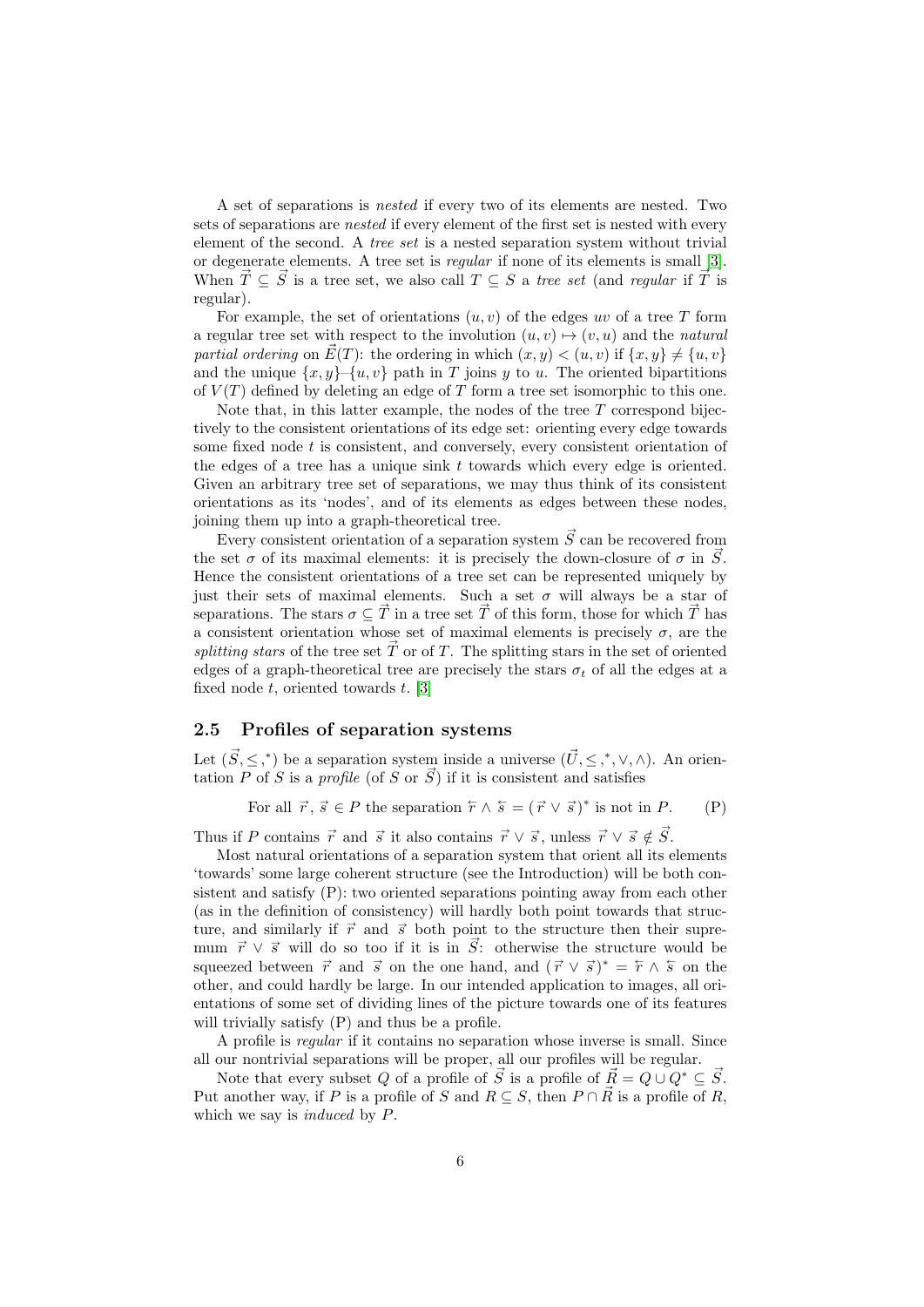When  $\vec{U}$  is a universe of separations, we call the profiles of the separation systems  $\vec{S}_k \subseteq \vec{U}$  of its separations of order  $\lt k$  the k-profiles in  $\vec{U}$ . For  $\ell \lt k$ , then, every k-profile P in  $\vec{U}$  induces an  $\ell$ -profile.

#### 2.6 The tangle-tree theorem for profiles

We are nearly ready to state the tangle-tree theorems for profiles. These come as a pair: in a canonical version, and in a refined, but non-canonical, version.

The canonical version finds, in any submodular universe  $\vec{U}$  of separations, a 'canonical' tree set of separations that distinguishes all the 'robust and regular' profiles in  $\vec{U}$ . Here, a tree set  $\vec{T} \subseteq \vec{U}$  is *canonical* if the map  $\vec{U} \mapsto \vec{T}$  commutes with isomorphisms of universes of separations, which are defined in the obvious way [\[6\]](#page-21-1). The definition of 'robust' is more technical, but we do not need it: all we need is the following immediate consequence of its definition:

#### **Lemma 2.1.** [\[6\]](#page-21-1) Every profile of a set of bipartitions of a set is robust.  $\Box$

Finally, the tree set  $T$  found by the tangle-tree theorems will distinguish the relevant profiles  $P, P'$  efficiently: from among all the separation in S that distinghish  $P$  from  $P'$ , the set  $T$  will contain one of minimum order.

Here, then, is the canonical tangle-tree theorem for profiles in its simplest form [\[6,](#page-21-1) Corollary 3.8]:

#### <span id="page-6-0"></span>Theorem 2.2. (The canonical tangle-tree theorem for profiles)

Let  $\vec{U} = (\vec{U}, \leq, \vec{K}, \vee, \wedge, |\cdot|)$  be a submodular universe of separations. There is a canonical regular tree set  $T \subseteq \vec{U}$  that efficiently distinguishes all the distinguishable robust and regular profiles in  $\vec{U}$ .

Note that Theorem [2.2](#page-6-0) finds a tree set of separations that distinguishes all the profiles in  $\vec{U}$  that we can ever hope to distinguish. Sometimes, however, we only need to distinguish some of them, say those in some particular set  $\mathcal P$ of profiles. In this case a smaller tree set  $T$  of separations will suffice. The non-canonical tangle-tree theorem says that, if we do not care about canonicity, we can make  $T$  as small as we theoretically can: so small that deleting any one separation from  $T$  will lose it its property of distinguishing  $\mathcal{P}$ .

As a nice consequence of this minimality, the non-canonical tangle-tree theorem assigns the profiles it distinguishes, those in  $P$ , to the 'nodes of the tree' which  $T$  defines. Since  $T$  is just a tree set these are, of course, undefined. However, we saw in Section [2.4](#page-4-0) that if a tree set of separations is the edge set of a tree, or equivalently the set of nested bipartition of the vertices of a tree induced by its edges, then the nodes of this tree correspond to exactly the consistent orientations of its edges.

As  $T \subseteq U$ , every profile in  $\vec{U}$  will orient some of the separations in T, and it will do so consistently. Such a consistent partial orientation of  $T$  will, in general, extend to many consistent orientations of all of  $T$ . The partial orientations induced by the profiles in  $P$ , however, extend uniquely, and thus lead to a bijection mapping  $P$  to the 'nodes' of  $T$ , its consistent orientations:

<span id="page-6-1"></span>**Theorem 2.3.** (The non-canonical tangle-tree theorem for profiles  $[6]$ ) Let  $\vec{U} = (\vec{U}, \leq, *, \vee, \wedge, | \cdot |)$  be a submodular universe of separations. For every set P of pairwise distinguishable robust and regular profiles in  $\vec{U}$  there is a regular tree set  $T \subseteq \vec{U}$  of separations such that: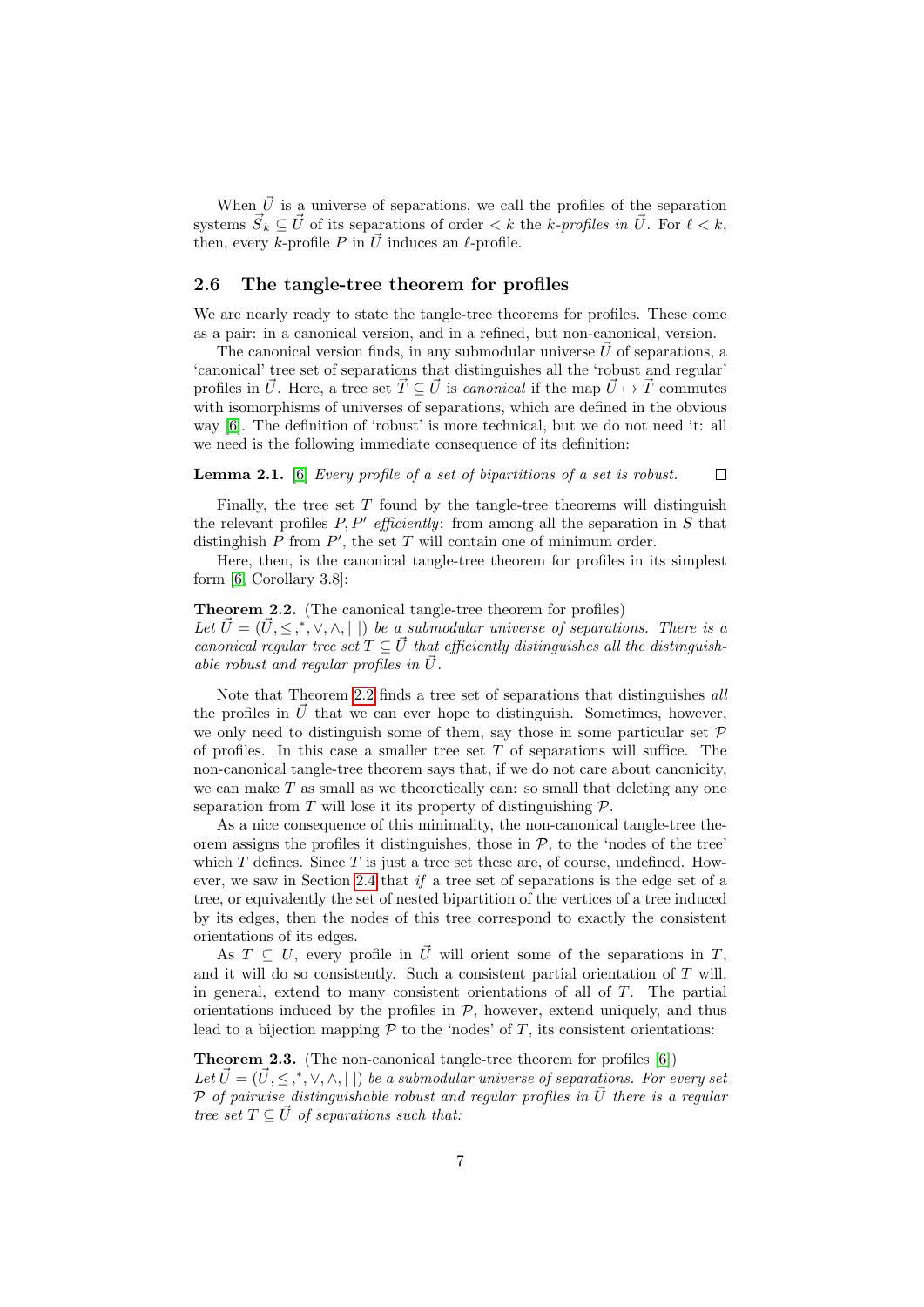- (i) every two profiles in  $P$  are efficiently distinguished by some separation in  $T$ ;
- (ii) no proper subset of T distinguishes  $P$ ;
- (iii) for every  $P \in \mathcal{P}$  the set  $P \cap \vec{T}$  extends to a unique consistent orientation  $O_P$  of T. This map  $P \mapsto O_P$  from P to the set  $\mathcal O$  of consistent orientations of T is bijective.

Theorem [2.3](#page-6-1) starts with a seemingly stronger premise than Theorem [2.2](#page-6-0) does: we must fix a set  $\mathcal P$  of pairwise distinguishable profiles that we wish to distinguish. The set of all robust and regular profiles, which Theorem [2.2](#page-6-0) speaks about, clearly does not satisfy this premise. However, the tree set  $T$ which Theorem [2.3](#page-6-1) returns will still distinguish every two such profiles that are distinguishable at all (as in Theorem [2.2\)](#page-6-0): we just have to apply Theorem [2.3](#page-6-1) with  $P$  the set of all the *maximal* robust and regular profiles. Then for any distinguishable robust and regular profiles  $P, Q$  there are profiles  $P' \supseteq P$  and  $Q' \supseteq Q$  in P, and any separation that distinguishes P' from  $Q'$  efficiently will also distinguish  $P$  from  $Q$ . And the tree set  $T$  returned by Theorem [2.3](#page-6-1) will contain such a separation.

## 2.7 Tangles of separation systems, and duality

A set  $\sigma$  of oriented separations in some given separation system  $(\vec{S}, \leq,^*)$  is a star of separations if they point towards each other: if  $\vec{r} \leq \overline{s}$  for all distinct  $\vec{r}, \vec{s} \in \sigma$ . In particular, stars of separations are nested. They are also consistent: if  $\overline{r}$ ,  $\overline{s}$  lie in the same star we cannot have  $\overrightarrow{r} < \overline{s}$ , since also  $\overline{s} \leq \overrightarrow{r}$  by the star property.

An  $S$ -tree is a pair  $(T, \alpha)$  of a tree T and a function  $\alpha \colon \vec{E}(T) \to \vec{S}$  such that, for every edge xy of T, if  $\alpha(x, y) = \vec{s}$  then  $\alpha(y, x) = \vec{s}$ . It is an S-tree over  $\mathcal{F} \subseteq 2^{\vec{S}}$  if for every node t of T we have  $\alpha(\vec{F}_t) \in \mathcal{F}$ , where

$$
\vec{F}_t := \{(x, t) : xt \in E(T)\}.
$$

We shall call the set  $\vec{F}_t \subseteq \vec{E}(T)$  the *oriented star at t* in T. Usually, F will be a set of stars in  $\vec{S}$ .

An F-tangle of S is a consistent orientation of S that avoids F, that is, has no subset  $\sigma \in \mathcal{F}$ . Since all consistent orientations of  $\vec{S}$  contain all its trivial elements, any F-tangle of S will also be an  $\mathcal{F}'$ -tangle if  $\mathcal{F}'$  is obtained from F by adding all *co-trivial singletons*, the sets  $\{\tau\}$  with  $\vec{r}$  trivial in S. Sets F that already contain all co-trivial singletons will be called standard.

The tangle duality theorem for abstract separation systems  $\vec{S}$  says that, under certain conditions, if  $\mathcal{F} \subseteq 2^{\vec{S}}$  is a standard set of stars there is either an F-tangle of S or an S-tree over F, but never both. The conditions, one on  $\vec{S}$ and another on  $F$ , are as follows.

A separation  $\vec{s_0} \in \vec{S}$  emulates another separation  $\vec{r} \leq \vec{s_0}$  if every<sup>[3](#page-7-0)</sup>  $\vec{s} \geq \vec{r}$ satisfies  $\vec{s} \vee \vec{s_0} \in \vec{S}$ . The separation system  $\vec{S}$  is *separable* if for every two nontrivial  $\vec{r}, \vec{r} \in \vec{S}$  such that  $\vec{r} \leq \vec{r'}$  there exists an  $s_0 \in S$  with an orientation  $\vec{s_0}$  that emulates  $\vec{r}$  and its inverse  $\vec{s_0}$  emulating  $\tilde{r'}$ . This may sound complicated, but we do not need to understand the complexity of this here: the separation

<span id="page-7-0"></span><sup>&</sup>lt;sup>3</sup>Technically, we also need this only for  $\vec{s} \neq \vec{r}$ , and only when  $\vec{r} \neq \vec{r}$ . Since all the separations we consider in this paper are proper, however, both these will hold automatically: if  $\vec{s} = \overleftarrow{r}$  then  $\vec{r} \leq \vec{s} = \overleftarrow{r}$  is small, and likewise if  $\vec{r} = \overleftarrow{r}$ .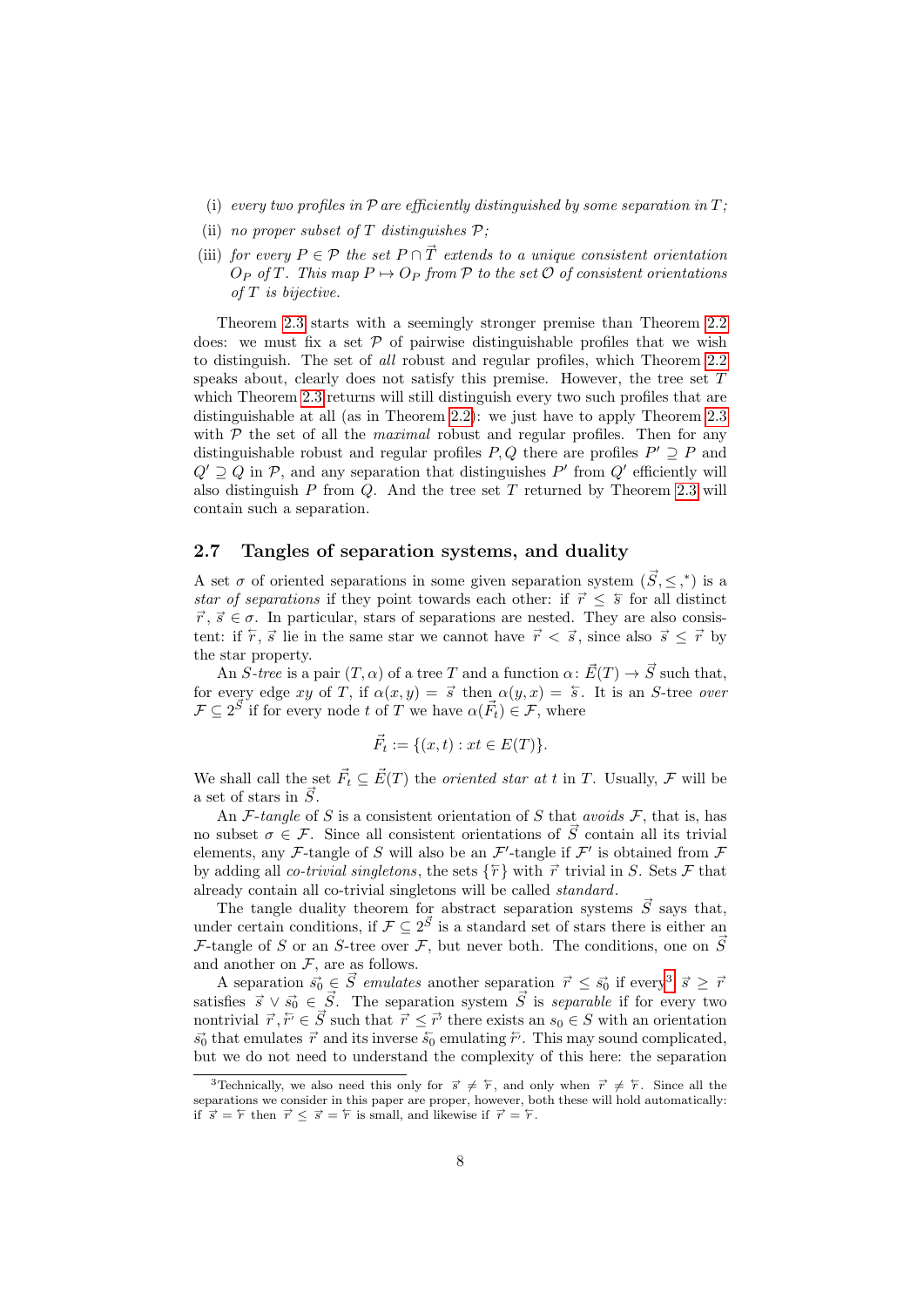system in our intended application will easily be seen to be separable, which will allow us to apply the tangle-tree duality theorem and benefit from what it says, which does not involve the notion of separability.

Similarly,  $F$  has to satisfy a complicated condition, which we shall have to check but do not need to understand. Let  $\vec{r} \leq \vec{s_0} \leq \vec{r'}$  be as above, with  $\vec{s_0}$ emulating  $\vec{r}$  and  $\vec{s}_0$  emulating  $\vec{r}$ . For every  $\vec{s} \in \vec{S}$  with  $\vec{r} \leq \vec{s}$  ( $\neq \vec{r}$ ), let

 $f \downarrow \frac{\vec{r}}{s_0^2} (\vec{s}) := \vec{s} \vee \vec{s_0}$  and  $f \downarrow \frac{\vec{r}}{s_0^2} (\vec{s}) := (\vec{s} \vee \vec{s_0})^*$ .

We say that F is closed under shifting if, for all such  $\vec{r}, \vec{r'}$  and  $\vec{s_0}$ , the image under  $f \downarrow \vec{f}$  of every star  $\sigma \in \mathcal{F}$  containing a separation  $\vec{s} \geq \vec{r}$  again lies in  $\vec{\mathcal{F}}$ . (Note that  $f \downarrow \frac{\vec{r}}{s_0}(\vec{s})$  is defined for all  $\vec{s} \in \sigma$ , since  $\vec{r} \leq \vec{s} \leq \vec{s}$  by the star property.)

The premise of the tangle duality theorem for abstract separation systems contains a condition that combines these two assumptions into one; it requires  $\vec{S}$ to be  $\mathcal{F}$ -separable'. As before, we do not need to understand what this means, since it is an easy consequence of the two assumptions just discussed:

<span id="page-8-3"></span>**Lemma 2.4.** [\[8\]](#page-21-5) If  $\vec{S}$  is separable and F is closed under shifting, then  $\vec{S}$  is F-separable.

Here, then, is the tangle duality theorem for separation systems [\[7,](#page-21-2) Thm 4.4]:

Theorem 2.5. (Tangle duality theorem for abstract separation systems) Let  $(\vec{U}, \leq, *, \vee, \wedge)$  be a universe of separations containing a separation system  $(\vec{S}, \leq, ^*)$ . Let  $\mathcal{F} \subseteq 2^{\vec{S}}$  be a standard set of stars. If  $\vec{S}$  is *F*-separable, exactly one of the following assertions holds:

- (i) There exists an  $S$ -tree over  $\mathcal{F}.$
- (ii) There exists an  $F$ -tangle of  $S$ .

## <span id="page-8-0"></span>3 Images as collections of tangles

We finally come to apply our theory to image recognition and compression. The basic idea is as follows. In our attempt to identify, or perhaps just to store, the main features of a given image, we consider lines cutting the canvas in two. Lines that cut across a highly coherent region, a region whose pixels are all similar, will be a bad line to cut along, so we assign such lines a high 'order' when we view it as a separation of the picture.

The coherent regions of our image should thus correspond to tangles, or profiles, $<sup>4</sup>$  $<sup>4</sup>$  $<sup>4</sup>$  of some order, the higher the greater their perceived coherence. Or</sup> more precisely: we *define* 'regions' as tangles in the universe of separations given by those cuts.<sup>[5](#page-8-2)</sup> The novelty of this approach is that, as with tangles in a graph, we make no attempt to assign individual pixels to one region or another.

However, we shall be able to outline those regions. If we wish to outline some particular set R of regions represented by a set  $P$  of pairwise distinguishable

<span id="page-8-1"></span><sup>4</sup> In informal discourse, we often say 'tangle' instead of 'profile', although formally tangles are just a particular type of profile. The sloppiness is justified, however, by the fact that every k-profile in a universe of bipartitions of a set, as considered here, is an  $\mathcal{F}$ -tangle of  $S_k$  for the set  $\mathcal F$  of stars violating the profile condition (P). See the proof of Theorem [3.4.](#page-12-0)

<span id="page-8-2"></span><sup>5</sup>Actually, regions will be equivalence classes of tangles; see later.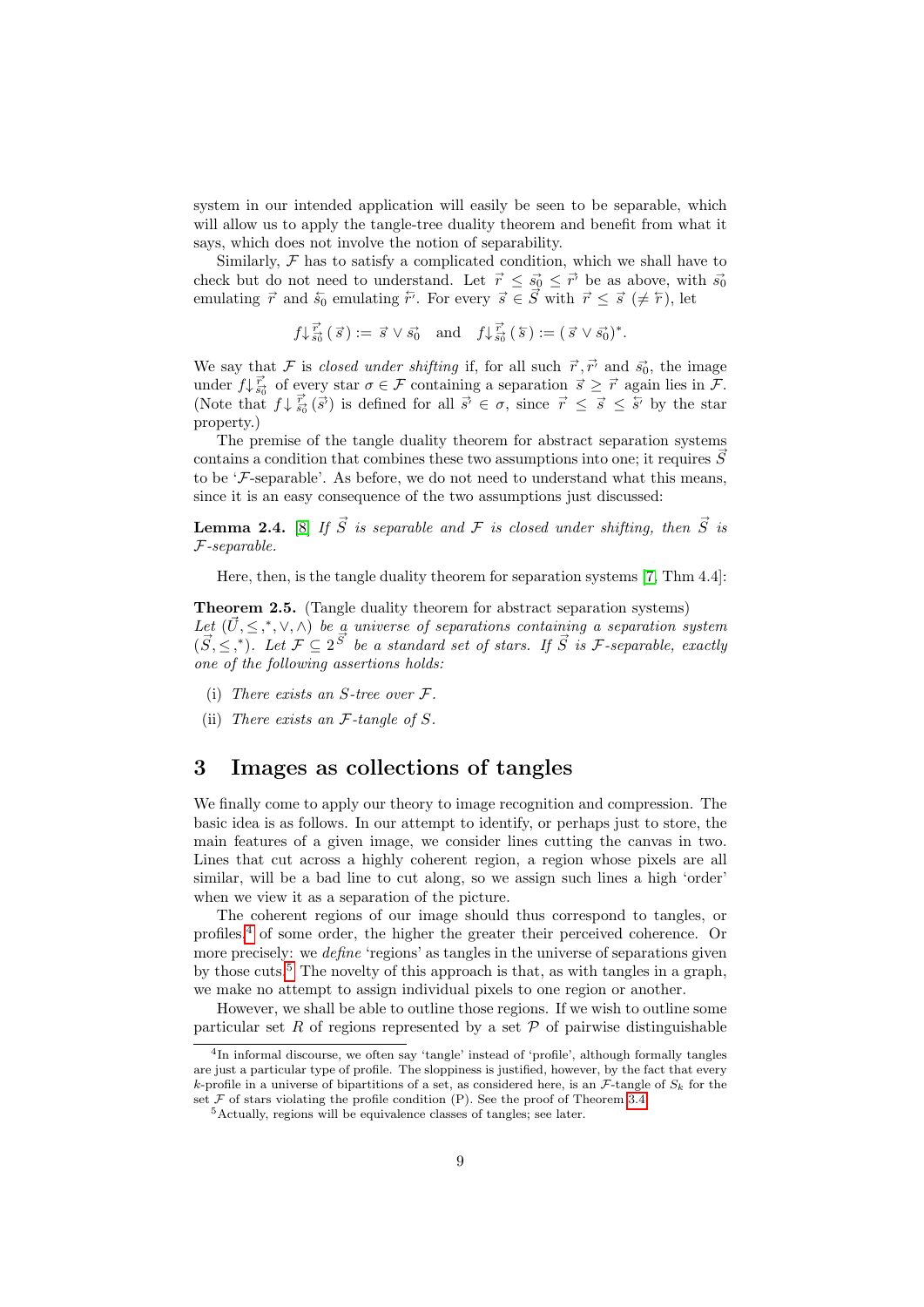profiles, we apply the non-canonical tangle-tree theorem to  $P$ . The theorem will return a nested set  $T$  of 'separations', which corresponds to a set  $L$  of cutting lines. As T is nested, these lines will not cross each other. There are enough of them that for every pair of regions in  $R$  we shall find one that runs between them, separating them in the picture. Since  $T$  will distinguish  $P$  efficiently, we shall even find such a line in  $L$  whose order is as small as that of any line separating these two regions in the entire picture: it will cut through as few 'like' pixels as possible for any line separating these two regions. Finally, since the profiles in  $P$  correspond bijectively to the consistent orientations, and hence to the splitting stars, of  $T$ , the regions in  $R$  will correspond to what these splitting stars translate to: the set of all lines in  $L$  that are closest to that region, thus outlining it.

Finally, we have the tangle duality theorem. It tells us that if a separation system, such as the set  $S_k$  of all cutting lines through our picture that we gave an order  $\lt k$ , has no F-tangle for some set F of stars in  $\vec{S}_k$ , it has an  $S_k$ -tree over  $F$ . This means that our picture either has a region such that lines of order  $\langle k \rangle$  cannot cut across it, or else we can cut up the entire picture into single pixels by non-crossing lines all of order  $\lt k$ .

Note that this lends some definiteness to our intended definion of 'regions' as tangles: although it is fuzzy in that single pixels cannot be assigned to regions, it is also hard in the sense that the picture will, or will not, contain a 'region of coherence  $k'$ : there is nothing vague about the existence or non-existence of an F-tangle of  $S_k$ . Up to a certain 'resolution' (value of k) we shall see more and more tangles, each refining earlier ones; but at some point there will only be the 'focused' tangles, those pointing to some fixed pixel. This, then, means that the quality of the image does not support any higher 'resolution' than  $k$ . And the tangle duality theorem will tell us at which resolution this happens. As a spin-off, we obtain a mathematically rigorous definition of the adequacy of a given resolution for a given pixellated image.

So here is our formal setup. Consider a  $flat$  2-dimensional cell complex X of squares: a CW-complex whose 2-cells are each bounded by a set of exactly four 1-cells, and in which every 1-cell lies on the boundary of at most two 2-cells. Think of X as a quadrangulation of a closed surface with or without boundary.

We shall call the 2-cells of X pixels and its 1-cells edges. We write  $\Pi$  for the set of pixels of X, and E for the set of its edges. An edge that lies on the boundary of two pixels is said to join these pixels.

A picture on X is a map  $\pi: \Pi \to 2^n$ , where we think of the elements of  $2^n = \{0,1\}^n$  as giving each of n parameters a value 0 or 1. Think of these parameters as brightness, colour and so on. We use addition on  $2^n$  modulo 2 and denote your favourite norm on  $2^n$  by  $\|\cdot\|$ . To an edge e joining two pixels  $p$  and  $q$  we assign the number

$$
\delta(e) := \|\pi(q) - \pi(p)\|;
$$

note that this is well defined, regardless of which of the two pixels is  $p$  and which is q. We call  $\delta(e)$  the weight of the edge e, and  $\delta$  a weighting of the picture  $\pi$ .

The *boundary* of a set  $A \subseteq \Pi$  of pixels is the set

$$
\partial A := \{ e \in E \mid e \text{ joins a pixel } p \in A \text{ to a pixel } q \notin A \}.
$$

We are now ready to set up our universe  $\vec{U}$  of separations of a given picture  $\pi$ . We let  $\vec{U} := 2^{\Pi}$ . Thus, every set A of pixels is an oriented 'separation'. The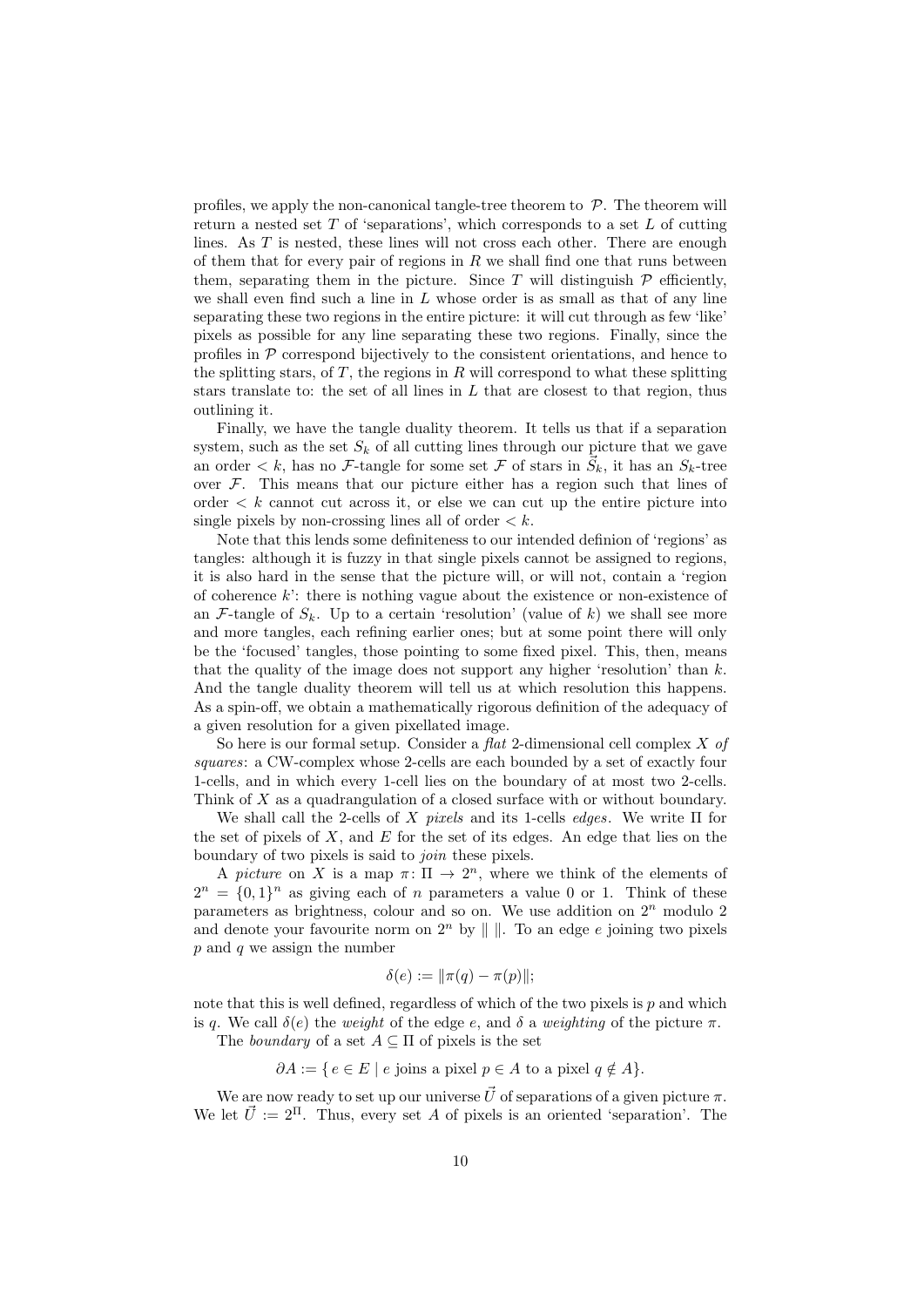partial ordering  $\leq$  on  $\vec{U}$  will be  $\geq$ , the involution  $*$  on  $\vec{U}$  will be complementation in Π. The join  $\vee$  in  $\vec{U}$  is  $\cap$ , and the meet  $\wedge$  is  $\cup$ . If desired, we can think of a separation A as the oriented bipartition  $(A^*, A)$  of  $\Pi$ .

Our universe  $\vec{U}$  contains no nontrivial small separations, since  $A^* \nsubseteq A$  for all  $A \subseteq \Pi$ . Every tree set in  $\vec{U}$  and every profile in  $\vec{U}$  will therefore be regular. Also, all profiles and sets of pairwise distinguishable profiles in  $\vec{U}$  will be robust in the sense of [\[6\]](#page-21-1); see the definitions there.

We define the *order* of a separation  $A \in \vec{U}$  as

$$
|A|:=\sum\big\{\,N-\delta(e)\mid e\in\partial A\,\big\},
$$

where  $N$  is some fixed integer just large enough to make all  $|A|$  positive. Formally, we fix not just X but the pair  $(X, N)$  at the start, calling it a *canvas*.

Notice that  $|A| = |A^*|$ , as required for an order function. Moreover,

**Lemma 3.1.** The order function  $A \mapsto |A|$  is submodular.

*Proof.* We have to show that  $|A \cap B| + |A \cup B| \leq |A| + |B|$  for all  $A, B \subseteq \Pi$ . We shall prove that every e such that  $\delta(e)$  is counted on the left will also have its  $\delta(e)$  counted on the right, and if it is counted in both sums on the left it is also counted in both sums on the right.

If  $e \in \partial (A \cap B)$ , then e joins a pixel  $p \in A \cap B$  to a pixel q that fails to lie in A or which fails to lie in B. In the first case,  $e \in \partial A$ , in the latter case we have  $e \in \partial B$ . Since  $\partial(A \cup B) = \partial(A^* \cap B^*)$ , the same holds for edges in  $\partial(A \cup B)$ : every such edge lies in  $\partial(A^*) = \partial A$  or in  $\partial(B^*) = \partial B$ .

Finally, if e is counted twice on the left, i.e., if  $e \in \partial(A \cap B)$  as well as  $e \in \partial(A \cup B) = \partial(A^* \cap B^*)$ , then e joins some pixesl  $p \in A \cap B$  to some other pixel, and it also joins some  $q \in A^* \cap B^*$  to some other pixel. As  $A \cap B$  and  $A^* \cap B^*$  are disjoint, we have  $p \neq q$ , so p and q are precisely the two pixels on whose boundary e lies. But this means that  $e \in \partial A$  as well as  $e \in \partial B$ , so e is counted twice also on the right.  $\Box$ 

It remains to translate the terminology of tangles into some more suitable language for our application. We shall do this separately for our two theorems: for the tangle-tree theorem we use profile as 'tangles', while for the tangle duality theorem we shall use  $\mathcal{F}\text{-tangles}$  for some natural  $\mathcal{F}\text{-}$ . It is possible in more than one way to unify these into a single notion of 'tangle' to which both theorems apply [\[2,](#page-21-6) [5,](#page-21-7) [4\]](#page-21-8), but to keep things simple let us here work with the slightly different notions used in our two theorems.

As before, we write  $\vec{S}_k := \{ \vec{s} \in \vec{U} : |s| < k \}$ , and the k-profiles in  $\vec{U}$  are the profiles of  $S_k$ .

A k-profile P is focused if there exists a pixel p such that  $\{p\} \in P$ . It is principal if there exists a pixel p such that  $P = \{ A \subset \Pi \mid p \in A \} \cap \vec{S}_k$ . Focused profiles are always principal, but not conversely. Note that every pixel  $p$  defines a focused k-profile for *every* integer  $k > |\{p\}|$ .

We consider two profiles P, Q in  $\vec{U}$  as *equivalent* if, possibly after swapping their names, P is a k-profile and Q is an  $\ell$ -profile for some  $\ell \leq k$  and every k'-profile with  $\ell \leq k' \leq k$  that induces Q is in turn induced by P. This is indeed an equivalence relation.

A region of  $\pi$  is an equivalence class of profiles in  $\vec{U}$  that contains no focused profile. The reason for disregarding classes represented by a focused profile is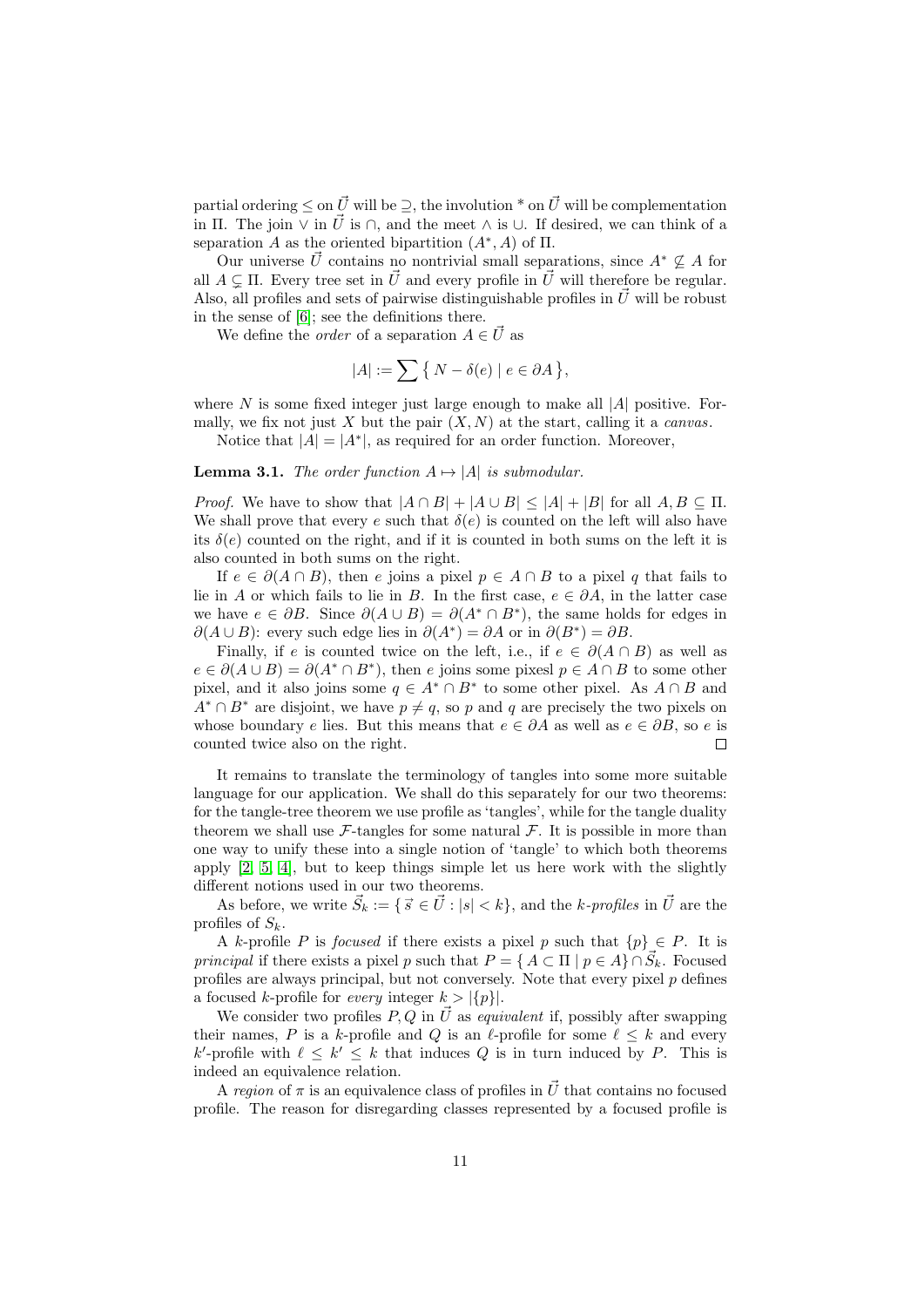not only that these will be uninteresting and easy to deal with if necessary; it is also that our notion of the 'cohesion' and 'visiblity' of a region (see below) would otherwise be undefined.<sup>[6](#page-11-0)</sup>

Equivalent profiles are indistinguishable, because one induces the other. The converse is not normally true: if  $P$  as above induces  $Q$  but  $Q$  is also induced by another k-profile  $P'$ , say, then neither P nor P' will be equivalent to Q. We think of their regions as different refinements of the region represented by Q.

Indeed, let us call two regions distinguishable if they contain distinguishable profiles, and *indistinguishable* otherwise. Note that if a profile from a region  $\sigma$ induces a profile in a region  $\rho \neq \sigma$  then every profile in  $\sigma$  induces every profile in  $\rho$ . A region  $\sigma$  refines a region  $\rho$  if the profiles in  $\sigma$  induce those in  $\rho$ . Two such regions are distinct but indistinguishable.

The *complexity* and the *cohesion* of a region  $\rho$ , respectively, are the smallest and the largest k such that  $\rho$  contains a k-profile. Its *visibility* is the positive difference between its cohesion and its complexity. It is an easy (and pretty) exercise to show that the maximum in the definition of cohesion exists.

For example, consider a region  $\rho$  of complexity c and cohesion d. Pick  $k < c$ , and consider the unique k-profile P induced by the elements of  $\rho$ . This profile represents a region  $\sigma$  which  $\rho$  refines. Since  $k < c$  and therefore  $P \notin \rho$ , we have  $\sigma \neq \rho$ . Hence  $\sigma$  is also refined by some region  $\rho'$  that does not, in turn, refine  $\rho$ . Similarly, there is either no k-profile for any  $k > d$  that induces the profiles in  $\rho$ , or there are several, at least two of these disagree on  $S_d$ , and any such two represent distinct regions refining  $\rho$ .

A line is an unoriented nontrivial separation. Thus, formally, a line  $\ell$  is an unordered pair  $\{A, A^*\}$  with A a set of pixels that is neither empty nor all of  $\Pi$ . Since  $\partial A = \partial A^*$ , the line  $\ell$  determines the set  $\partial A = \partial A^*$  of edges 'between' A and A<sup>∗</sup> , and it can be helpful to imagine lines as boundaries. However, boundaries can have more than one connected component, and we make no claim as to whether or not the pair  $\{A, A^*\}$  can be reconstructed from this common boundary.[7](#page-11-1)

The *order* of a line  $\ell = \{A, A^*\}$  is the number  $\ell := |A| = |A^*|$ . A nested set of lines will be called *laminar*. It is *canonical* if it is invariant under the automorphisms of the universe  $\vec{U} = (\vec{U}, \leq, *, \vee, \wedge, | \ |)$ , which clearly act naturally on its lines.

A line  $\ell$  separates two regions  $\rho$ ,  $\rho'$  if it distinguishes the profiles in  $\rho$  from those in  $\rho'$ . It separates them *efficiently* if no line in U of lower order than  $|\ell|$ separates  $\rho$  from  $\rho'$ . Note that a line that distinguishes two profiles will separate the regions which these profiles represent. In particular, a set of lines that distinguishes all the distinguishable profiles in  $\vec{U}$  will separate all the distinguishable regions of  $\pi$ .

The *outline* of a region  $\rho$  in a set L of lines is the set of maximal elements of  $P \cap \overline{L}$ , where P is the unique k-profile in ρ for k the complexity of ρ. If L is a tree set, the outline of  $\rho$  in L will be a splitting star of L.

Here, then, are our tangle-tree theorems translated to the world of pictures. First, the canonical version:

<span id="page-11-0"></span><sup>&</sup>lt;sup>6</sup>Intuitively, a region will be more visible if it contains k-profiles for bigger k. Regions containing focused profiles would have infinite visibility, which would be inadequate and technically cumbersome.

<span id="page-11-1"></span> $7$ It can, but we do not need this – it just complicates matters to reduce lines to boundaries.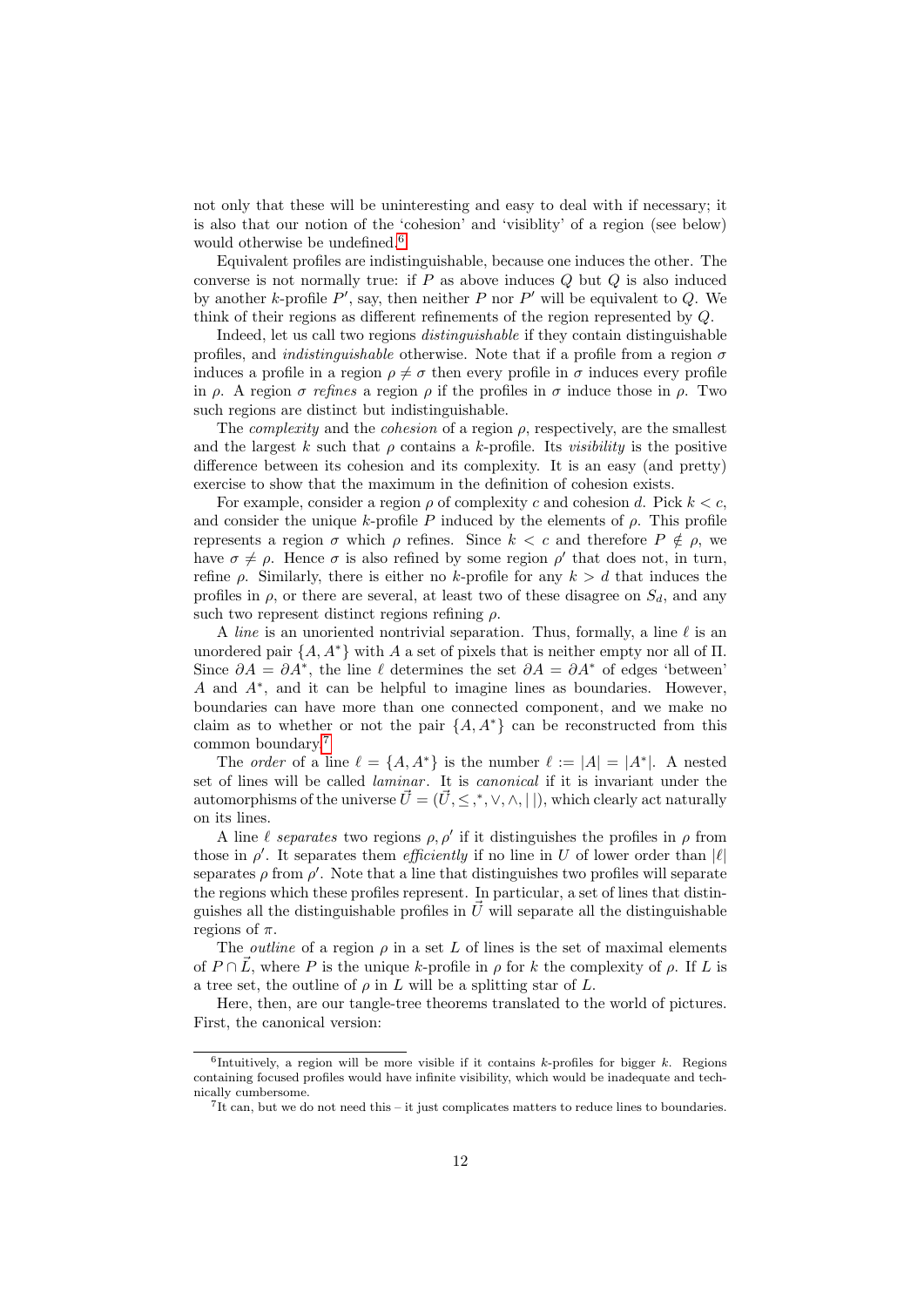<span id="page-12-1"></span>**Theorem 3.2.** For every picture  $\pi$  on a canvas  $(X, N)$  there is a canonical laminar set L of lines that efficiently separates all distinguishable regions of  $\pi$ .  $\Box$ 

Next, the refined but non-canonical version:

<span id="page-12-2"></span>**Theorem 3.3.** For every set R of pairwise distinguishable regions of a picture  $\pi$ on a canvas  $(X, N)$  there is a laminar set L of lines that efficiently separates all the regions in  $R$ , and which is miminal in the sense that no proper subset of  $L$ separates all the regions in R (efficiently or not).

The splitting stars of L are precisely the outlines in L of the regions in R.  $\Box$ 

For the tangle duality theorem we need one more definition. A 3-star in  $\vec{U}$ is a star with exactly 3 elements. A star  $\sigma \subseteq \vec{U}$  is void if  $\bigcap \sigma = \emptyset$ . A star  $\sigma = \{\{p\}\}\$ for some  $p \in \Pi$  is a *single pixel*.

<span id="page-12-0"></span>**Theorem 3.4.** For every picture  $\pi$  on a canvas  $(X, N)$  and every integer  $k > 0$ , either  $\pi$  has a region of cohesion at least k, or there exists a laminar set L of lines of order  $\lt k$  all whose splitting stars are void 3-stars or single pixels. For no picture do both these happen at once.

*Proof.* Let  $\mathcal F$  be the set of all void stars with up to 3 elements and all single pixels. Note that  $\mathcal F$  is standard, since co-trivial singletons are void stars. Let us show that  $S_k$  has an F-tangle if and only if  $\pi$  has a region of cohesion at least  $k$ .

Assume first that  $S_k$  has an F-tangle, P say. We start by showing that P is a profile. To verify the profile condition (P), let  $\vec{r}, \vec{s} \in P$  be given; we have to show that  $\overleftarrow{r} \wedge \overleftarrow{s} \notin P$ . By submodularity, one of  $\overrightarrow{r} \wedge \overleftarrow{s}$  and  $\overrightarrow{s} \wedge \overleftarrow{r}$  lies in  $\overrightarrow{S}_k$ . Assume that  $\vec{r} \wedge \vec{s}$  does; the other case is analogous. As  $\vec{r} \wedge \vec{s} \leq \vec{r} \in P$ , the consistency of P implies that  $\vec{r} \wedge \vec{s} \in P$ . But  $\{\vec{r} \wedge \vec{s}, \vec{s}, \vec{r} \wedge \vec{s}\}$  is a void star, and hence in F. Since P avoids F, we therefore have  $\overline{r} \wedge \overline{s} \notin P$  as required.

Next, observe that the profile P is not focused: for every  $p \in \Pi$  we have  $\{\{p\}\in\mathcal{F}$  and hence  $\{p\}\notin P$ , by the definition of P as an  $\mathcal{F}$ -tangle.

The equivalence class  $\rho$  of profiles in  $\vec{U}$  which P represents is therefore a region of  $\pi$ . Since  $P \in \rho$  is an orientation of  $S_k$ , and hence a k-profile,  $\rho$  has cohesion at least k.

Conversely, assume that  $\pi$  has a region  $\rho$  of cohesion at least k. Then  $\rho$ contains a k'-profile P for some  $k' \geq k$ . Since any void star in P of up to three separations constitutes a violation of  $(P)$ , which  $P$  satisfies, there are no such stars in P. If P contained a single pixel  $\{\{p\}\}\$ as a subset, it would contain the separation  $\{p\}$  as an element and hence be focused. But since  $\rho \ni P$  is a region, P is not focused. Hence P is an  $\mathcal{F}$ -tangle of  $S_k$ .

We have shown that one of the two conditions in the tangle duality theorem, the existence of an  $\mathcal{F}$ -tangle of  $S_k$ , translates to the existence of a region of cohesion at least k in  $\pi$ , as desired. The other condition is that there exists an  $S_k$ -tree over F. By contracting and pruning this  $S_k$ -tree in an obvious way [\[3\]](#page-21-4), we can turn it into an  $S_k$ -tree  $(T, \alpha)$  over the set  $\mathcal{F}' \subseteq \mathcal{F}$  of just the void 3-stars and single pixels in  $\mathcal{F}$ , i.e., which uses neither void 2-stars nor void 1-stars. The unoriented separations in the image of  $\alpha$  then form the desired laminar set  $L$  of lines of order  $\langle k. \rangle$  Conversely, it is shown in [\[3\]](#page-21-4) that from any tree set S of separations without splitting stars in  $\mathcal{F}'$  one can construct an S-tree  $(T, \alpha)$  over F', and thus also over F, with S the image of  $\alpha$ . Hence the second condition in the tangle duality theorem also translates as desired.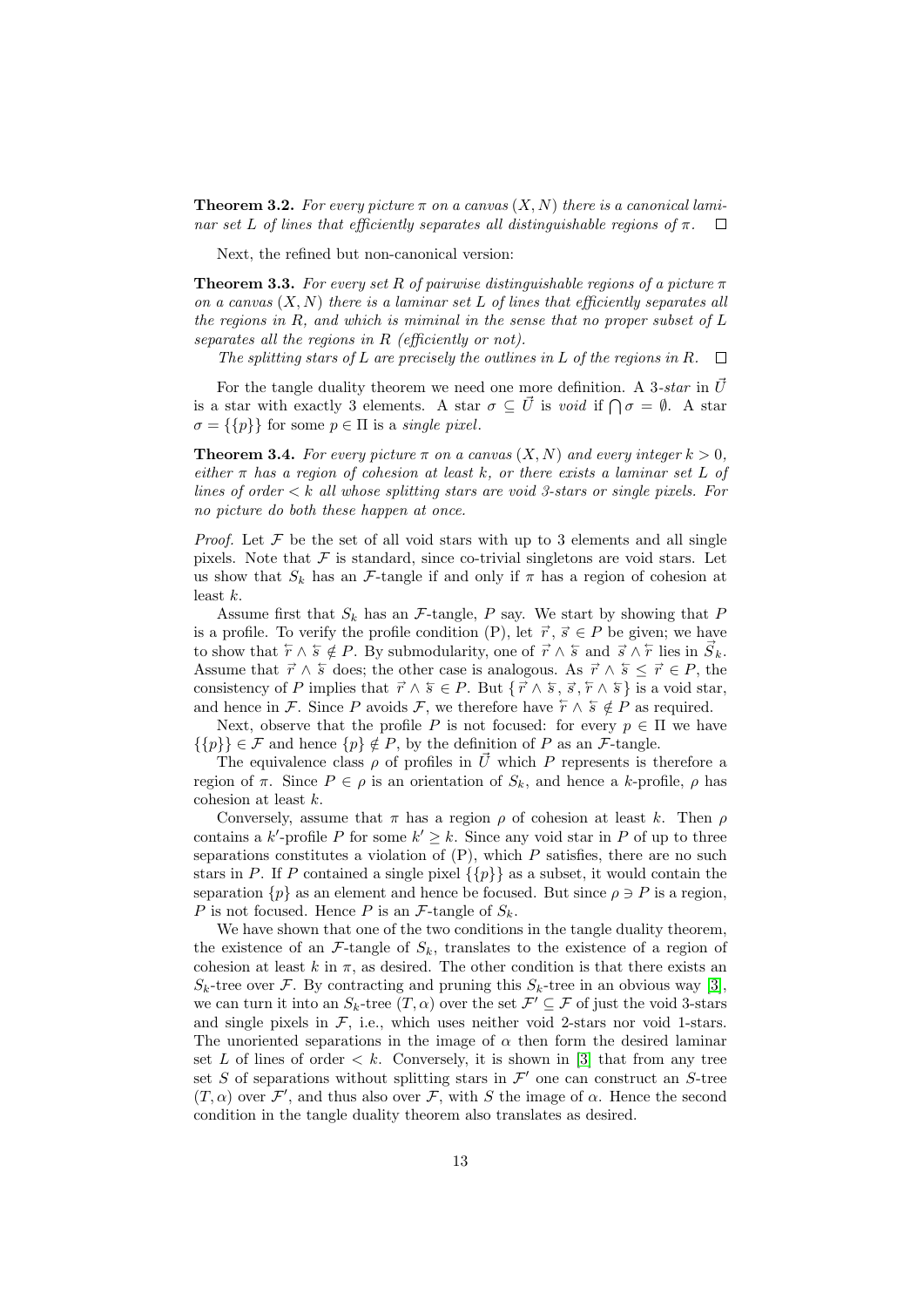In order to be allowed to apply the tangle duality theorem, with  $\vec{S} := \vec{U}$ , we still need to check that  $\vec{S}_k$  is separable and that  $\mathcal F$  is closed under shifting; cf. Lemma [2.4.](#page-8-3) The fact that  $\vec{S}_k$  is separable is a direct consequence of submodularity and proved in  $[8]$ . The fact that  $\mathcal F$  is closed under shifting is an easy consequence of the fact that  $\vec{U}$  consists of bipartitions of a set,  $\Pi$ . Indeed, consider a star  $\sigma = \{A_0, A_1, A_2\} \in \mathcal{F}$  as in the definition of shifting.<sup>[8](#page-13-0)</sup> If  $\vec{s_0} = C$ and  $\vec{r} \leq A_0$ , say (see there), then  $A_1$  and  $A_2$  shift to supersets  $A_1 \cup C^*$  and  $A_2 \cup C^*$ , respectively, but  $A_0$  shifts to  $A_0 \cap C$ . Hence if  $A_0, A_1, A_2$  have an empty overall intersection then so do their shifts: void stars shift to void stars. Similarly, a single pixel  $\{\{p\}\}\$  shifts to  $\{\{p\}\cap C\}$ , which is either equal to  $\{p\}$ or a co-trivial singleton  $\{\emptyset\}$ , and hence again in F.  $\Box$ 

We remark that the choice of  $F$ , which led to the theorem above, is but a minimal one that makes the tangle duality theorem applicable. We could choose to add more stars of separations to F: any stars  $\{A_1, \ldots, A_n\}$  whose 'interiors'  $A_1^* \cap \ldots \cap A_n^*$  are deemed to be too small to be home to an interesting tangle.

# 4 Potential applications

As mentioned in the introduction, tangles are intrinsically large objects from a complexity point of view: a tangle of order  $k$ , or a  $k$ -profile, has to orient every separation of order less than  $k$ , of which there can be many and which also have to be found. But while tangles are complex things, the laminar sets of lines given by Theorems [3.2](#page-12-1) and [3.3](#page-12-2) are not. So even if generating them turned out to be computationally hard (which is not clear; see below), once they are found they offer a much compressed version of the essence of the picture.

Just how well a few lines separating the main regions of a picture can convey its essence can be gleaned, for example, from caricatures: it seems that such lines, more than anything else, trigger our visual understanding and recognition.

Moreover, there is no reason to believe that these laminar sets of lines cannot be generated efficiently from a given picture, taking advantage of the additional structure that pictures offer over abstract separation systems.

For a start, we could economise by generating the profiles together with the lines that distinguish them, perhaps in increasing order of those lines.<sup>[9](#page-13-1)</sup> Once we have generated all the lines up to some desired order, their profiles can be obtained relatively easily from the poset they form. Indeed, recall that a profile is a consistent orientation of the set  $S_k$  of lines (separations) of order less than k that satisfies condition (P). With some book-keeping it should be possible to generate the poset  $\vec{S}_k$  together with the lines in  $S_k$ . Its profiles are then easily computed: we iteratively orient a line s not yet oriented, as  $\vec{s}$  say, adding at the same time its down-closure in  $\vec{S}_k$  and all the oriented lines  $\vec{r} \vee \vec{s} \in \vec{S}_k$ it generates with any  $\vec{r}$  selected earlier. This profile can then be stored, if desired, by remembering just its maximal elements, since it is precisely their down-closure in  $\vec{S}_k$ .

<span id="page-13-1"></span><span id="page-13-0"></span><sup>&</sup>lt;sup>8</sup>If  $\sigma$  contains only one or two separations, ignore  $A_1$  or  $A_2$  as appropriate.

<sup>&</sup>lt;sup>9</sup>There will be a trade-off between the synergy of generating lines of different orders together and the benefits of possibly not even having to look at lines of high order; see Section [4.1.](#page-14-0)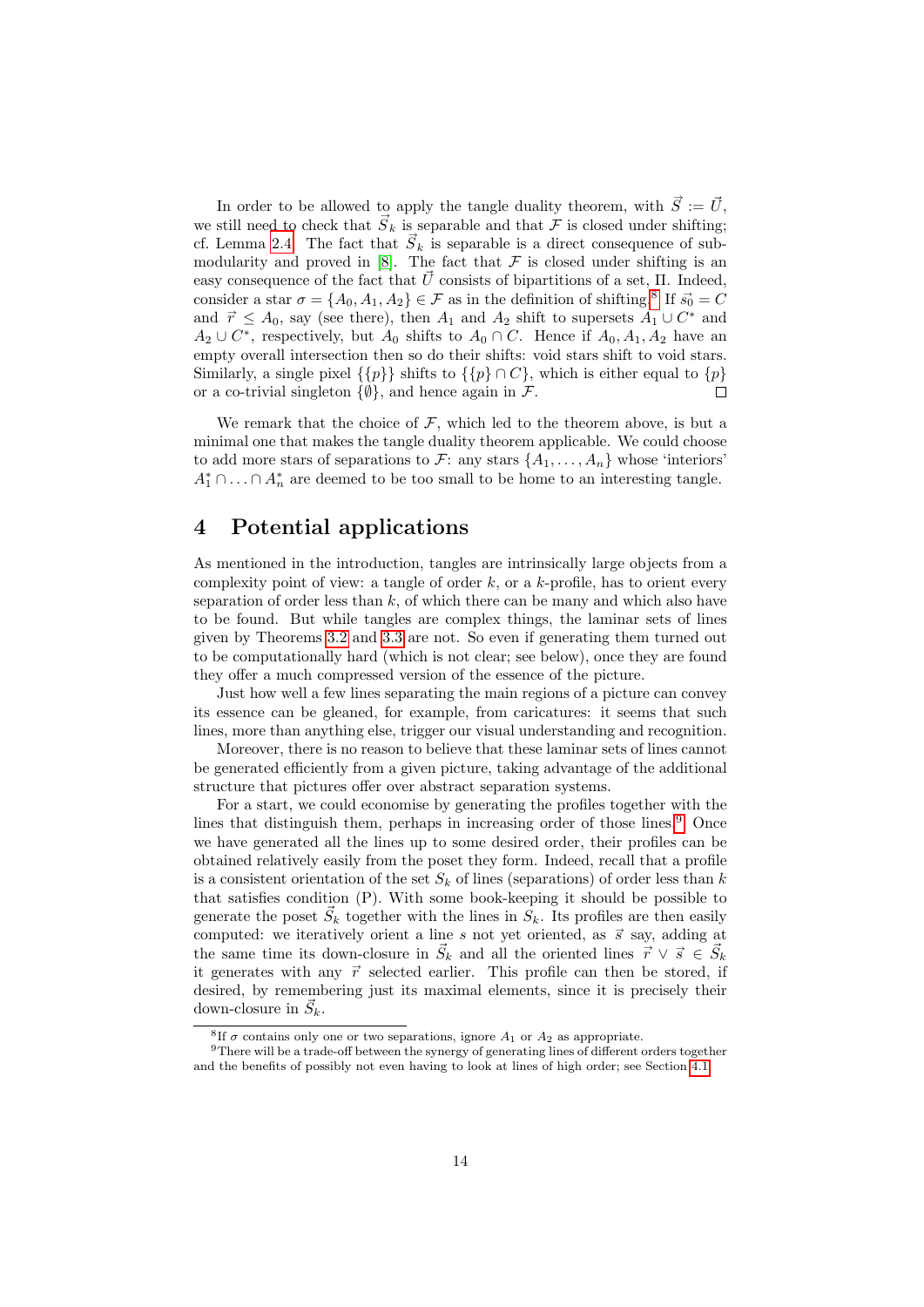#### <span id="page-14-0"></span>4.1 Image recognition

The canonical tangle-tree theorem derives from a given image a tree set of lines each labelled by its order. These tree sets are tantamount to trees with labelled edges [\[3\]](#page-21-4). Since they are generated canonically, trees coming from images of the same object will have large subtrees that are isomorphic, or nearly so, as edge-labelled trees. Hence, an image recognition algorithm might test for the presence of such subtrees, and return a 'different' verdict for images of objects where such subtrees are not found. Those rare pairs of objects where such trees are found could be analysed in more detail and at greater cost.

The proof of the canonical tangle-tree theorem generates its tree set of separations in increasing order: low-order separations are included in the final tree set at an early stage, before higher-order separations are even considered. When we compare two pictures, and these differ already by their low-order regions, we will know this early in the algorithm and can terminate it at that stage.

## 4.2 Compression

The non-canonical tangle-tree theorem returns an even smaller tree set of lines that still separate all the distinguishable regions of an image. Again, these lines can be labelled by their order and thus give rise to an edge-labelled tree, which will be cheap to store.

In addition, we might reduce the number of lines further by limiting the regions in R we aim to distinguish (see Theorem [3.3\)](#page-12-2) to those of high visibility. These regions will correspond to the most distinctive features of a picture, and it may well be enough to demarcate just these.

To re-create an approximation of the original picture from these few laminar lines, one can draw them on a canvas and fill the areas between them – those corresponding to the splitting stars of the tree set, the nodes of the tree – with pixels similar to those in a small sample taken from the corresponding areas in the original picture when these lines were computed. For every such area, its pixels are likely to be similar, so even a small sample should suffice to smooth out the gradual differences that can still occur within such an area.[10](#page-14-1)

### 4.3 Supported resolution: telling objects from noise

The tangle duality theorem allows us to offer a mathematically rigorous definition of the maximum resolution that a set  $A \subseteq \Pi$  of pixels supports: the largest k for which it admits an unfocused k-profile, i.e., has a region of cohesion at least k.

For if we are interested in the potential features of an image handed to us as just a data set of pixels, then real features are likely to correspond to regions of cohesion at least some  $k$  that we may specify, while areas not containing such a region will be unimportant background, or 'noise', at this resolution k.

Note that this notion of resolution does not refer to how small our pixels are: these are assumed to be constant. What it measures is up to what degree

<span id="page-14-1"></span><sup>&</sup>lt;sup>10</sup>The footprint under  $\pi$  of the pixels in a large such area may shift gradually. The fact that it comes from a region only means that, locally, we cannot cut through it by a line of low order: adjacent pixels tend to be similar, but they may change gradually, and a few atypical pixels can occur. Still, a small set of pixels sampled from the area should give a good representation.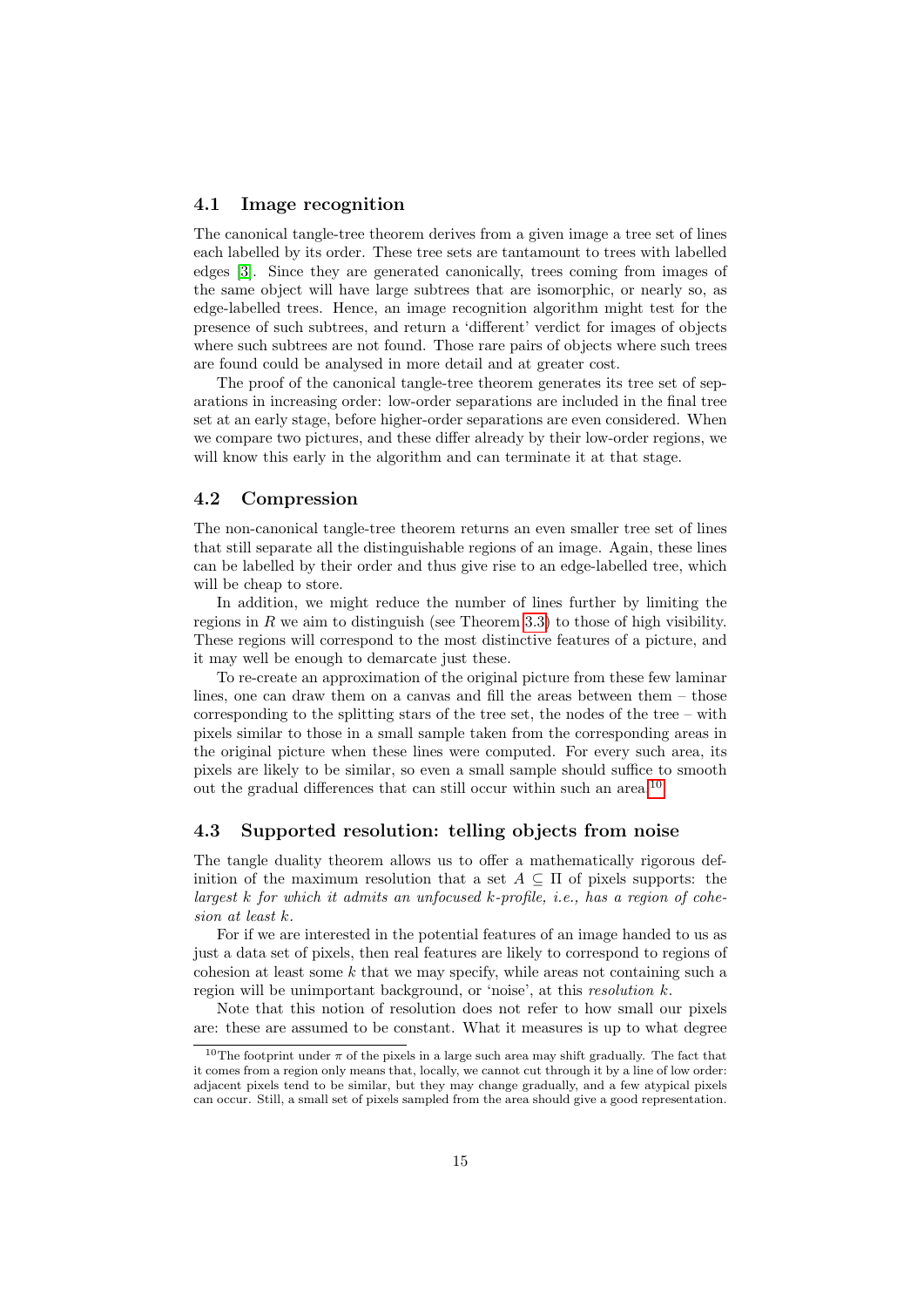of similarity an area of the picture blending with, or inserted within, another area can still be identified as a feature of the picture with some objective degree of certainty. In a nutshell, 'higher resolution' in our sense does not mean 'more pixels' (which we consider as given) but 'more features' read out of those pixels.

We shall discuss this in more detail in Section [5,](#page-15-0) in the context of the example shown in Figures [4](#page-18-0) and [5.](#page-19-0)

## 4.4 Sending pictures through a noisy channel

A central problem in information theory is how to send information, such as a picture, through a noisy channel in such a way that its essence can be retrieved at the other end. It would seem that tangles, being inherently fuzzy, can survive such distortions particularly well. Deleting or adding a few vertices or edges to or from a large grid will not change the fact that it induces a large-order tangle.

The most visible regions of a picture, and their relationship as to which refines which, should thus survive even the transmission of the picture by way of sending pixels: although their complexity and cohesion might change a little, highly visible regions will remain highly visible regions.

## <span id="page-15-0"></span>5 Examples

In this section we collect some examples that illustrate some of the ideas discussed in this paper.



Figure 1: A simple shape with one main region

<span id="page-15-1"></span>Consider the black and white picture of the letter L shown in Figure [1.](#page-15-1) The function  $\pi$  assigns 1 to the black pixels on the canvas, and 0 to the white ones. Let  $\delta$  be the weighting that assigns 1 to an edge  $e$  if  $e$  joins a black pixel to a white one, and 0 otherwise. The line  $\ell = \{A, A^*\}$ , where A is the set of black pixels, separates the L from its background. If  $N = 1$ , then the line  $\ell$  as well as the trivial separation  $\Pi$  and its inverse  $\emptyset$  have order 0.

Since no line of order 0 has an edge in its boundary that joins two like pixels (both black or both white), because such an edge e would contribute 1 to the order of such a line,  $\ell$  is the only line of order 0. It separates two regions of complexity 1: the region  $\rho$  represented by the 1-profile  $\{A\}$  for the letter L, and the region represented by the 1-profile  $\{A^*\}$  for its background.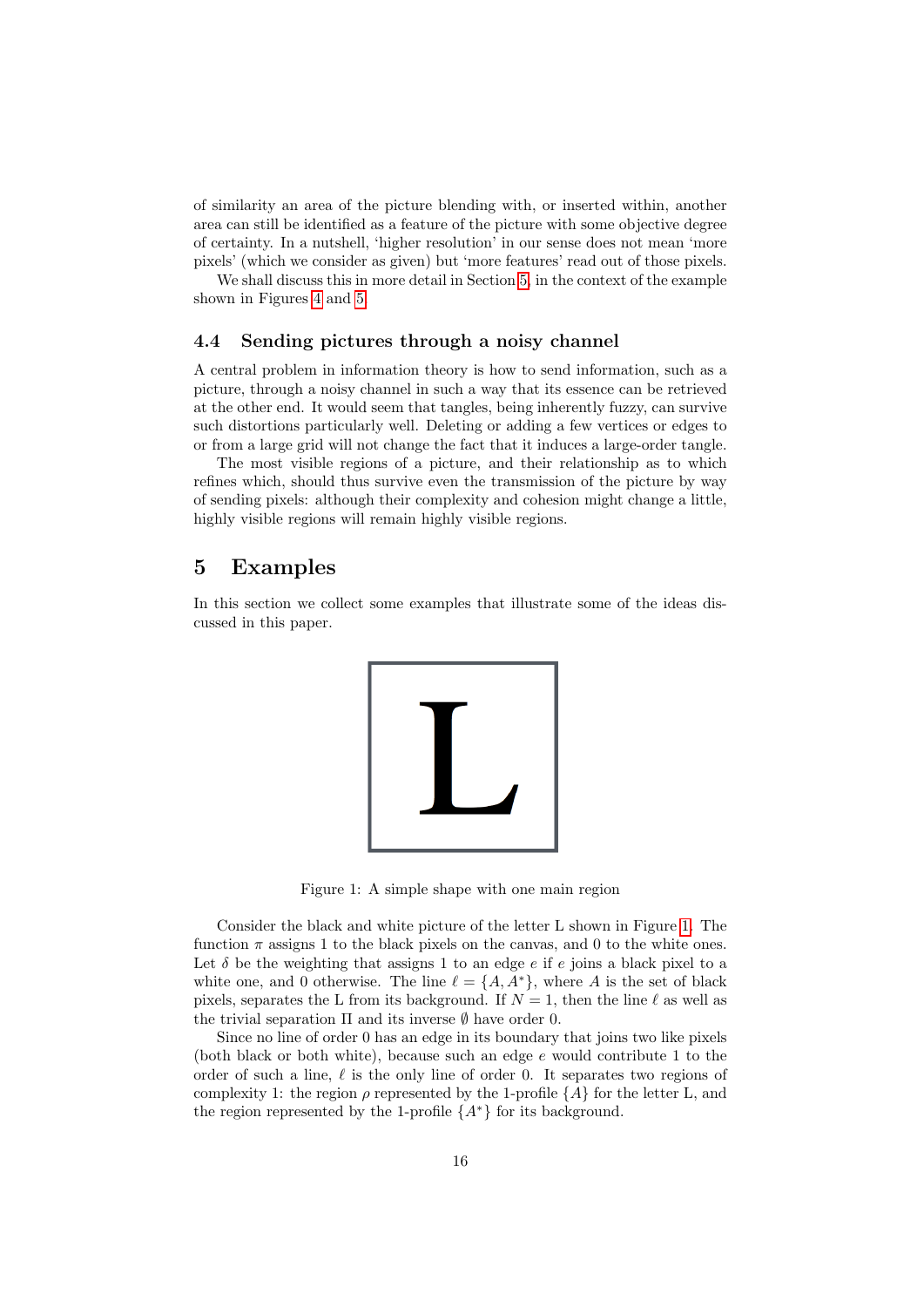Assuming that the L is 10 pixels wide where it is thinnest at the bottom, consider the 11-profile

$$
P = \{A, B_1, \dots, B_n, C_1, \dots, C_m\},\
$$

where  $B_1 \supset \ldots \supset B_n$  are the subsets of A that contain the right serif and have order 10, i.e., whose boundary contains only 10 (vertically stacked vertical) edges joining like pixels (which are both black), and the  $C_i$  are the complements in  $\Pi$ of sets  $D_i \subseteq \Pi$  of order at most 10 (when viewed as a separation) such that  $|D_i \cap B_n| \leq |D_i|$ . (The shape of L guarantees that this cannot hold for both  $D_i$ and its complement.) These  $D_i$  are precisely the sets of order at most 10 that contain fewer pixels from  $B_n$  than their complement does.

It is easy to check that  $P$  is indeed a profile. It is unfocused, since none of its elements is a singleton  $\{p\}$ . Indeed, if p is white then  $\{p\} \subseteq A^*$  does not lie in P by consistency, because A does. If p is black, then  $\{p\}$  is one of those  $D_i$ defined above, so again  $\{p\} \notin P$  by consistency, because  $\{p\} = D_i = C_i^*$ . Hence P represents a region  $\sigma$ .

This 'serif region'  $\sigma$  thus has complexity at most 11. We shall see in a moment that it has complexity exactly 11. Its outline in  $\vec{U}$ , therefore, will be the set of maximal elements of P: the separation  $B_n$  and all the separations  $C = D^*$ with  $D$  maximal among the  $D_i$ .

Now consider the 11-profile

$$
Q = \{A, B'_1, \dots, B'_n, C'_1, \dots, C'_{m'}\},\
$$

where  $B_i' := A \setminus B_i$ , and the  $C_i'$  are the complements in  $\Pi$  of sets  $D_i \subseteq \Pi$  of order at most 10 such that  $|D_i \cap B'_1| \leq |D_i|$ . Since P and Q are distinct profiles of the same order, Q represents a region  $\tau$  distinct from  $\sigma$ ; we may think of it as corresponding to the vertical shaft of the letter L. But  $P$  and  $Q$  induce the same k-profiles for all  $k < 11$ : the profiles consisting of A and those  $C_i$  or  $C'_i$  that have order  $\lt k$ . These profiles, then, are inequivalent to both P and Q (witnessed by Q and P, respectively), so both  $\sigma$  and  $\tau$  have complexity exactly 11.

As both P and Q extend our 1-profile  $\{A\}$ , the region  $\rho$  which  $\{A\}$  represents has cohesion at most 10. In fact, it has cohesion exactly 10: for  $k = 2, \ldots, 10$  the 1-profile  $\{A\}$  extends to exactly the k-profiles described above (add all separations of the form  $C_i$  or  $C'_i$  that have order  $\langle k \rangle$ , and since these induce each other they are all equivalent to  ${A}$ . The visibility of the region  $\rho$ , thus, is 10−1 = 9.

Now let us determine the cohesion and visibility of the serif region  $\sigma$ . Assume that the diagonal line cutting through the serif where it is thickest consists of about 20 edges joining like pairs of pixels. Consider any  $k > 20$ , let P' be a k-profile inducing P, and let  $D \in P'$  be maximal in the ordering  $\leq$  on P'. Then D is  $\subseteq$ -minimal among the elements of P'. We claim that D contains only one pixel, showing that  $P'$  is focused and hence not an element of the region  $\sigma$ . Indeed, if D contains more than one pixel we can partition it into sets  $D'$  and  $D''$ which, by our choice of k, both have order  $\langle k \rangle$  as separations. Since P' has the profile property (P) and contains  $D$ , it must also contain one of  $D'$  and  $D''$ . This contradicts the choice of D. Thus, the serif region  $\sigma$  contains no profile of order much bigger than 20. Its cohesion, therefore, is at most about 20, and its visibility again (at most) about  $20 - 11 = 9$ .

Now consider Figure [2:](#page-17-0) a square with four quadrants, of which the left two and the right two are similar to each other.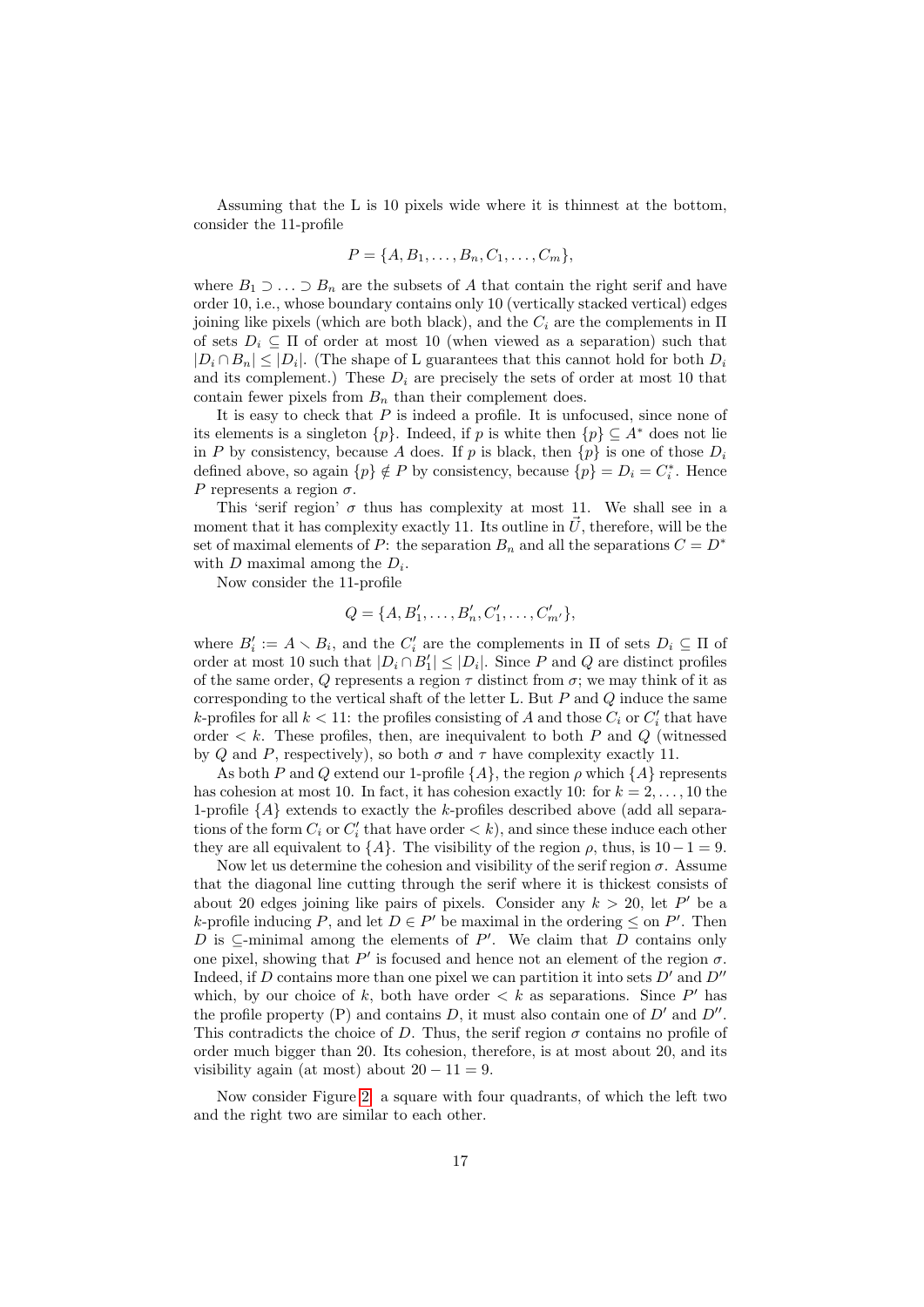

<span id="page-17-0"></span>Figure 2: Two regions, each refined by two smaller regions

With a natural weighting taking into account the similarity of colours, there is a unique line of lowest order,  $k$  say, which runs vertically down the middle. (We ignore all the lines  $\{C, C^*\}$  with C a very small set.) This vertical line  ${A, A^*}$  partitions the picture into a set A of green pixels and a set  $A^*$  of red pixels. There are unique  $(k + 1)$ -profiles P containing  $\{A\}$  and Q containing  $\{A^*\}.$ These represent distinct regions  $\gamma$  (for 'green') and  $\rho$  (for 'red'). Since P and Q induce the same  $\ell$ -profiles for all  $\ell \leq k$ , these regions have complexity  $k + 1$  and refine a unique region of cohesion  $k$  and complexity 1.

Let  $k' > k$  be the order of the (line around) the bottom green quadrant  $A'$ , and  $k'' > k'$  the order of the top green quadrant A''. (We have  $k'' > k'$ , because the top two quadrants are more similar to each other than the bottom two quadrants are.) There is a unique  $(k' + 1)$ -profile P' containing A', which extends P. The region  $\gamma'$  it represents refines  $\gamma$ .

This region  $\gamma'$  is distinct from  $\gamma$ , because there is another  $(k'+1)$ -profile extending P which renders P' inequivalent to P: the unique  $(k' + 1)$ -profile P'' which does not contain  $A'$  but still contains A. This profile thus 'points to' the top left quadrant A''. But since A'' has order  $k'' \geq k' + 1$  it does not orient the separation formed by  $A''$  and its complement, so it does not contain  $A''$  as an element.

However,  $P''$  is equivalent to the unique  $(k''+1)$ -profile that does contain  $A''$ . The (dark green) region  $\gamma''$  which these two profiles represent thus has complexity  $k' + 1$ , the same as  $\gamma'$ .

Since P' and P'' are inequivalent  $(k' + 1)$ -profiles both extending P, the region  $\gamma$  which P represents has cohesion at most k', and in fact exactly k'. Since the two red quadrants differ in hue less than the two green quadrants do, the region  $\rho$  has a higher cohesion than  $\gamma$ . Since all four quadrants have a similar cohesion – roughly, the least order of a line cutting right through a quadrant, as in the L example – this means that the regions corresponding to the red quadrants are less visible than those of the green quadrants, which bears out our intuition.

The proof of the canonical tangle-tree theorem will produce five nested separations to distinguish these regions: the vertical line separating green from red, and in addition one L-shaped line around each of the four quadrants.

The non-canonical version of the theorem, applied to the set  $R$  of the four quadrants (which are pairwise distinguishable, as the premise of the theorem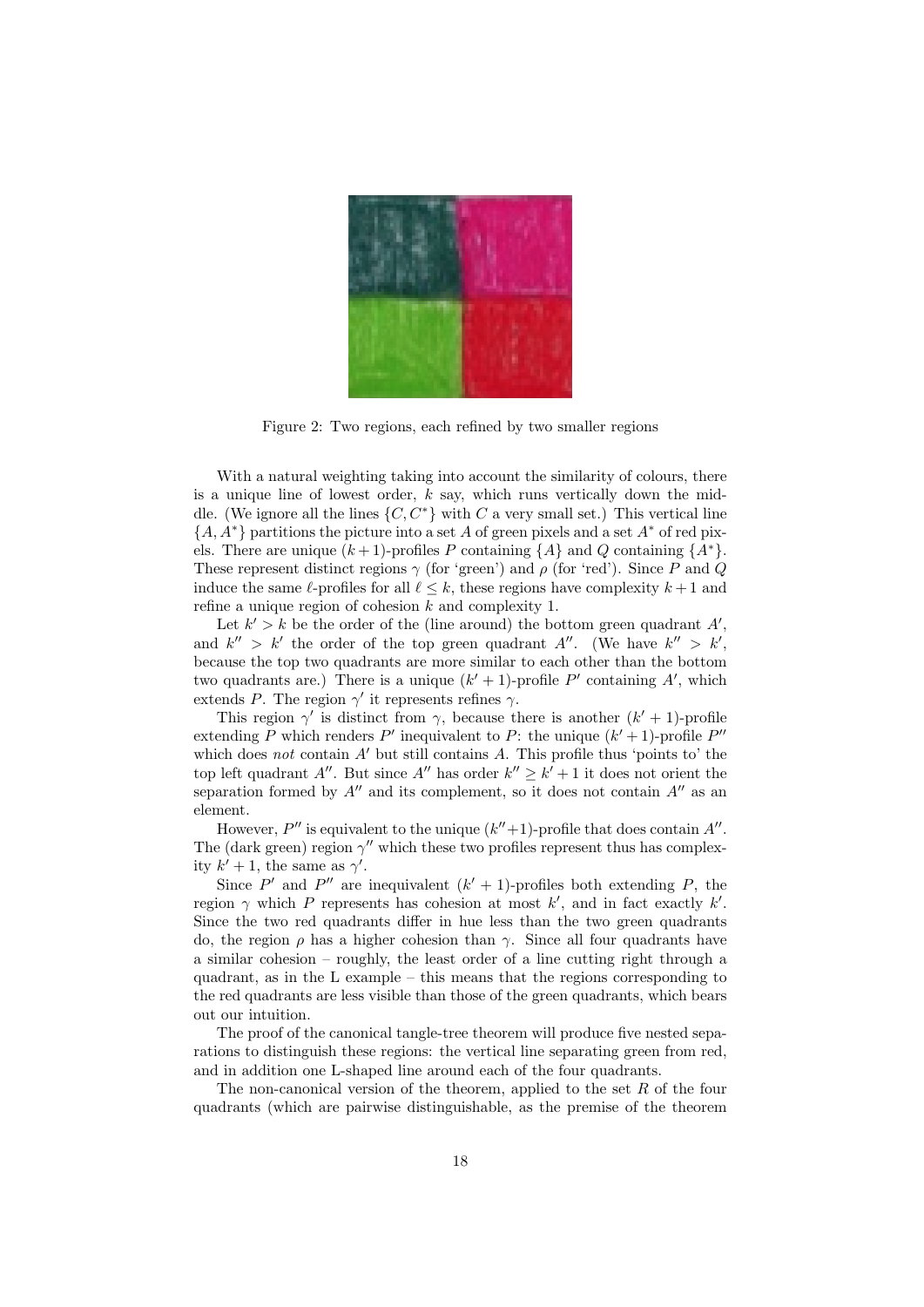requires), will then discard two of these latter four separations, retaining just the vertical line and a line around one green and one red quadrant. Note that these three lines still separate all four quadrants, but no subset of just two lines will.



Figure 3: Concentric circles have low order, radial lines have high order

<span id="page-18-1"></span>Figure [3](#page-18-1) is intended to illustrate which lines have low order and which do not. The lowest-order separations are the innermost and the outermost circular line between differently coloured regions. The latter has low order, because all its edges e join a blue pixel to a red one, making  $\delta(e)$  large. The innermost circle has smaller values of  $\delta(e)$ , but fewer edges in total, making for a similarly low order. The remaining concentric circles mark differences in hue that are about equal in degree, so the longer of these circles have larger order as separations.

The radial lines in Figure [3,](#page-18-1) by contrast, have maximum values of  $\delta$ , since every edge joins two like pixels. Hence the blue background, the yellow innermost disc, and the red concentric bands are the only regions in this picture.



Figure 4: Only one region of high cohesion

<span id="page-18-0"></span>The inner red disc in picture in Figure [4](#page-18-0) is a highly visible region, one of low complexity and large cohesion: the order of any straight line that roughly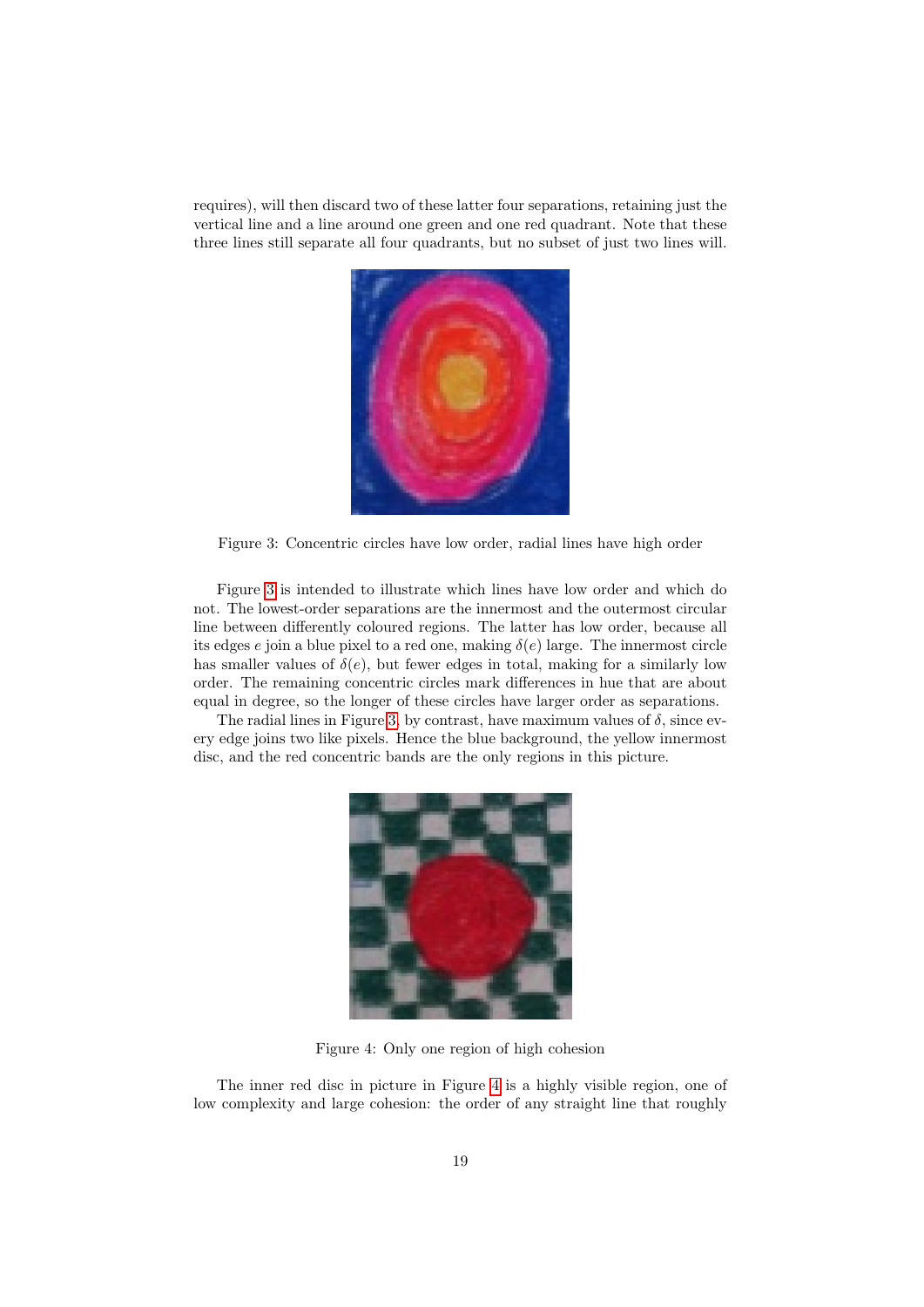cuts it in half and otherwise runs between differently coloured squares is a lower bound for its cohesion.

The checkerboard background as such does not correspond to a region  $\rho$ in our earlier sense that, for some k, every line of order  $\lt k$  has most of the backround on one side and the orienting all these lines towards that side defines a profile in  $\rho$ . Roughly, the reason for this is that any large portion A of the background can be partitioned into subsets  $A'$  and  $A''$  of at most the same order, by lines running between differently coloured squares. Hence any profile P containing A must also orient  $A'$  and  $A''$ , i.e., contain them or their inverses. By the profile property  $(P)$  it cannot contain both inverses as well as  $A$ , so it contains at least (and hence, by consistency, exactly) one of  $A'$  and  $A''$ . Continuing in this way, we find that  $P$  also contains a set  $B$  that is just a small portion of the background rather than most of it, typically one square.



<span id="page-19-0"></span>Figure 5: Two regions above, only one below

In the upper image in Figure [5](#page-19-0) we see a blue disc against a white background. Here we have two highly visible regions, of low complexity and high cohesion, separated by the circular line around the blue disc. In the second image, imagine the background as consisting of blue and white pixels whose colours are chosen independently at random, with equal probability for blue and white. Note that an edge joining two of these random pixels is as likely to join pixels of the same colour as an edge on the circle around the blue disc, which joins a blue pixel to a random pixel. Hence, as in Figure [4,](#page-18-0) the central blue disc represents a region of high cohesion, but – unlike in the upper image – the background does not represent any region at all (with high probability).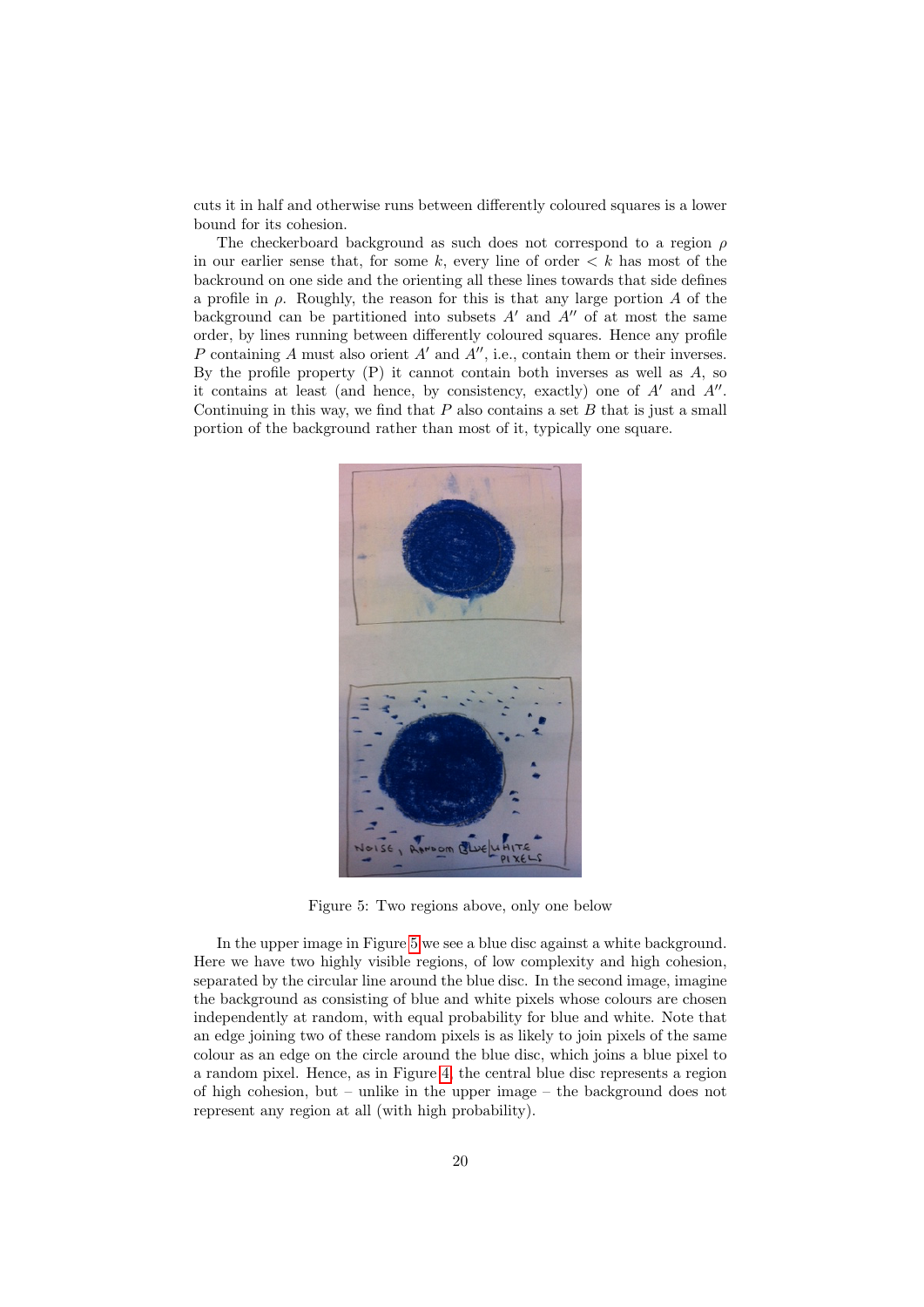This changes, however, if the random background is much larger than the blue disc. As soon as k is large enough that  $S_k$  contains the line around the blue disc, the orientation of this line outwards is then likely to extend to various k-tangles each defined by some uniformly coloured disc just large enough that no line in  $S_k$  can cut across it. If our order function on lines is a little more complicated than in our example, there will also be a unique tangle corresponding to the entire random background.

# 6 Outlook

Our aim in these notes was to show that, in principle, tangles in abstract separation systems can be used to model regions of an image, with the consequence that the tangle-tree theorem and the tangle duality theorem can be used to analyse images. We are aware that our concrete model, as defined in Section [3,](#page-8-0) amounts to no more than a proof of concept, which can be improved and finetuned in many ways.

Our hope is that, nonetheless, the experts in the field may find our approach sufficiently inspiring to be tempted to develop it further.



Figure 6: Where are the regions of high visibility?